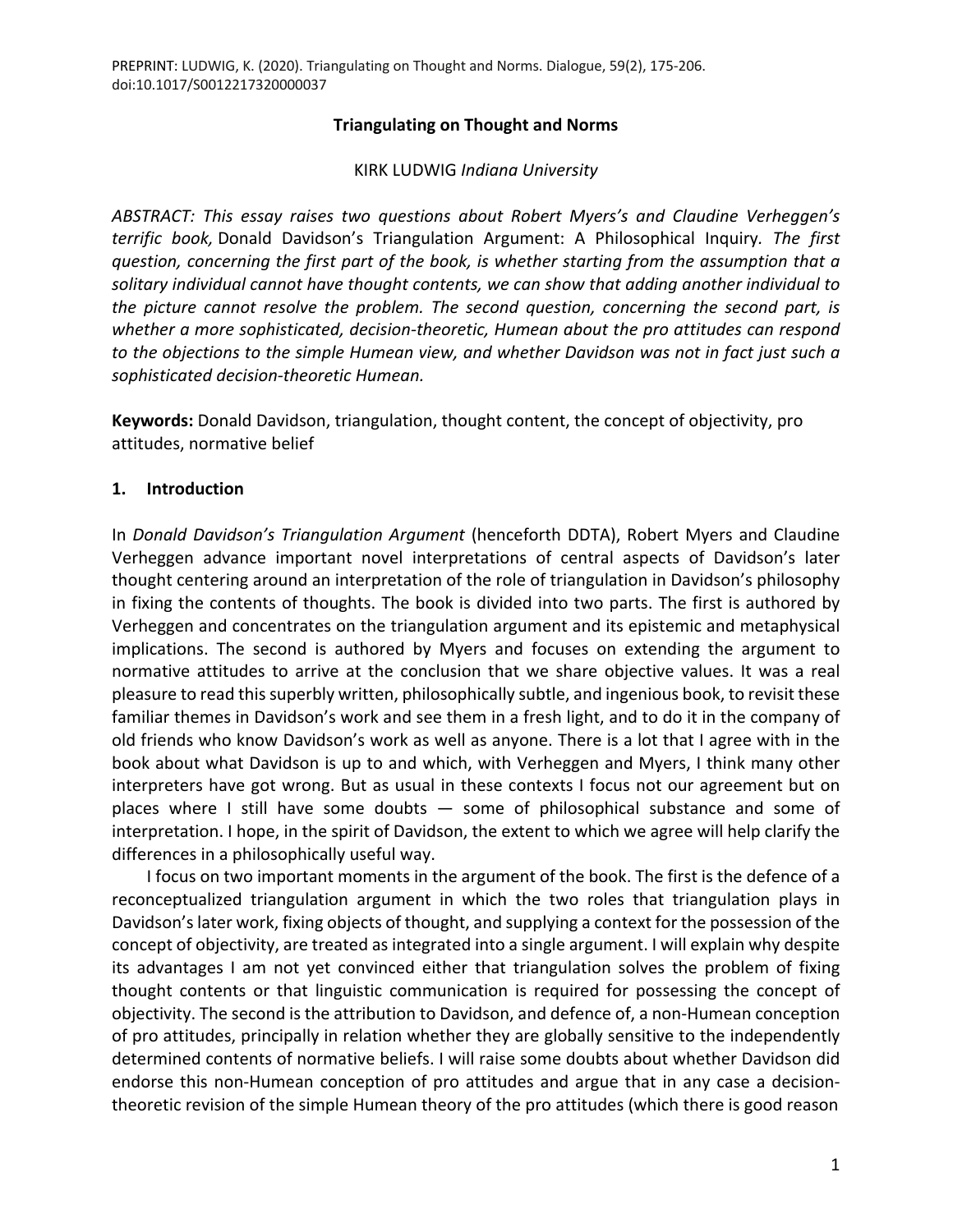to think Davidson endorsed) handles the considerations that motivate adopting the non-Humean alternative.

## **2. The Triangulation Argument**

Verheggen notes that in the literature on Davidson's later work it is standard to distinguish two contexts<sup>1</sup> in which Davidson invokes the idea of triangulation.<sup>2</sup> The first is to determine where on a causal chain leading to a response to locate what an agent is thinking about — the stimulation at the sensory surfaces, the wave of electromagnetic radiation two meters in front of her, the television set, cable junction box at the edge of the yard, television station, events at a trouble spot in the Middle East, the coalescence of the solar system out of a cloud of cosmic dust, or the Big Bang. The second is to explain the source of the concept of objectivity, that is, of the distinction between true and false belief, of a world distinct from what we think it is, possession of which Davidson held was necessary to have propositional attitudes.

What kind of triangulation is supposed to solve these problems? The basic idea is that when two people are communicating with one another about something in their immediate environment (a basic case of communication in the sense that if there were no such cases, there would be none at all) they are responding (in roughly the same way) to the same thing (in the



## *Figure 1: Linguistic Triangulation*

environment) at the same time (roughly) that they are responding to each other's similar

<sup>1</sup> Ludwig, "Triangulation Triangulated"; Lepore and Ludwig, *Donald Davidson: Meaning, Truth, Language, and Reality*, pp. 404ff.

<sup>2</sup> See especially Davidson's essays in Sections two and three in *Subjective, Intersubjective, Objective*.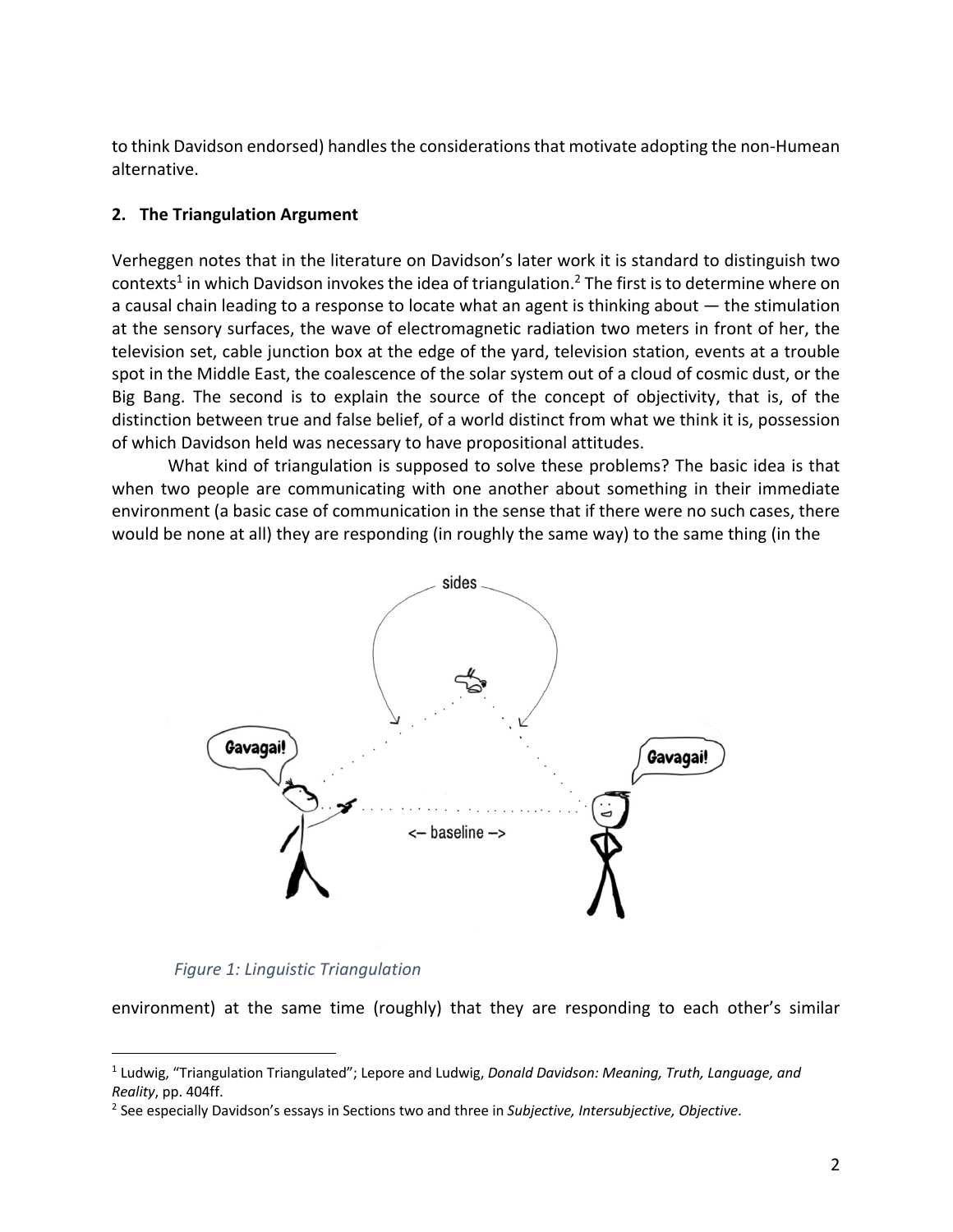responses to it. They thus triangulate on the object about which they are communicating. The common object is the vertex of the triangle, the sides are the lines from it to each speaker, while the base is formed by their responses to each other, as illustrated in Figure 1.

The idea is that, to solve the first problem, cutting the causal chain leading to a thought at the link it is about, we must have more than a solitary thinker. For the solitaire, in Verheggen's useful terminology, we can find nothing that determines which of the nodes of the web of causal influences on her reactions should be the objects of her thoughts. If we think that something about her interaction with her environment must metaphysically determine what it is that she is thinking about, if she is thinking, then given that thought is possible, we should conclude that the environment of a solitaire is not sufficient for thought. Davidson suggested that a crucial part of the solution is to add another speaker. We identify the object of thought for each (given that everything else necessary is in place) as the link at which the causal chains leading to their similar reactions to the environment and to each other intersect, the apex of the triangle in Figure 1. This provides an objective answer (something in the structure of the world and how they are embedded in it) to the question what their thoughts are about. While this leaves a further problem, what aspect of the object the thoughts are about, this is to be handled by an application of Mill's Methods, seeing what is common between the circumstances in which a given response is produced (by each of a pair triangulating on the object and responding to each other) and absent when it is not.

As Verheggen notes, one problem is that it is not clear that there is only one common cause of the thoughts of thinkers in communication with each other, and the hopeful thought that it is "the nearest mutual cause of the joint reaction" $3$  won't in general yield the right answer. For example, if we are sitting on the couch watching television, there are many common causes of our similar responses: the electromagnetic radiation in front of the television screen (the nearest mutual cause of the joint reaction), the television screen, the signal in the cable junction box, and so on right back to the Big Bang.

In connection with the second problem, we assume that to have the concept of objectivity (or error) requires scope for its application in one's experience. The context of communication is sufficient because the concept of error plays a crucial role in making overall sense of another as a rational agent responding to you and to a shared environment. For while sometimes the interpretation that makes the other most rational involves taking him to mean something other than what you do by a shared word, other times it is better to find him to be in error (from your point of view) about what is going on in his environment, or the world generally. For example, when the other says 'Lo, a rabbit' on spotting what you recognized to be a hedgehog, though interpreting 'rabbit' on other occasions has facilitated smooth communication, the least overall adjustment to your theory may involve attributing to him an error, especially when you have a plausible explanation of the mistake (the angle of sight obscures the head from your interlocutor). Davidson requires for his purposes, however, that the context of communication be not only sufficient but also necessary, for he wants to argue that since the concept of objectivity is necessary for thought, and language is necessary for the concept of objectivity,

<sup>&</sup>lt;sup>3</sup> Davidson, "Interpretation: Hard in Theory, Easy in Practice," p. 41.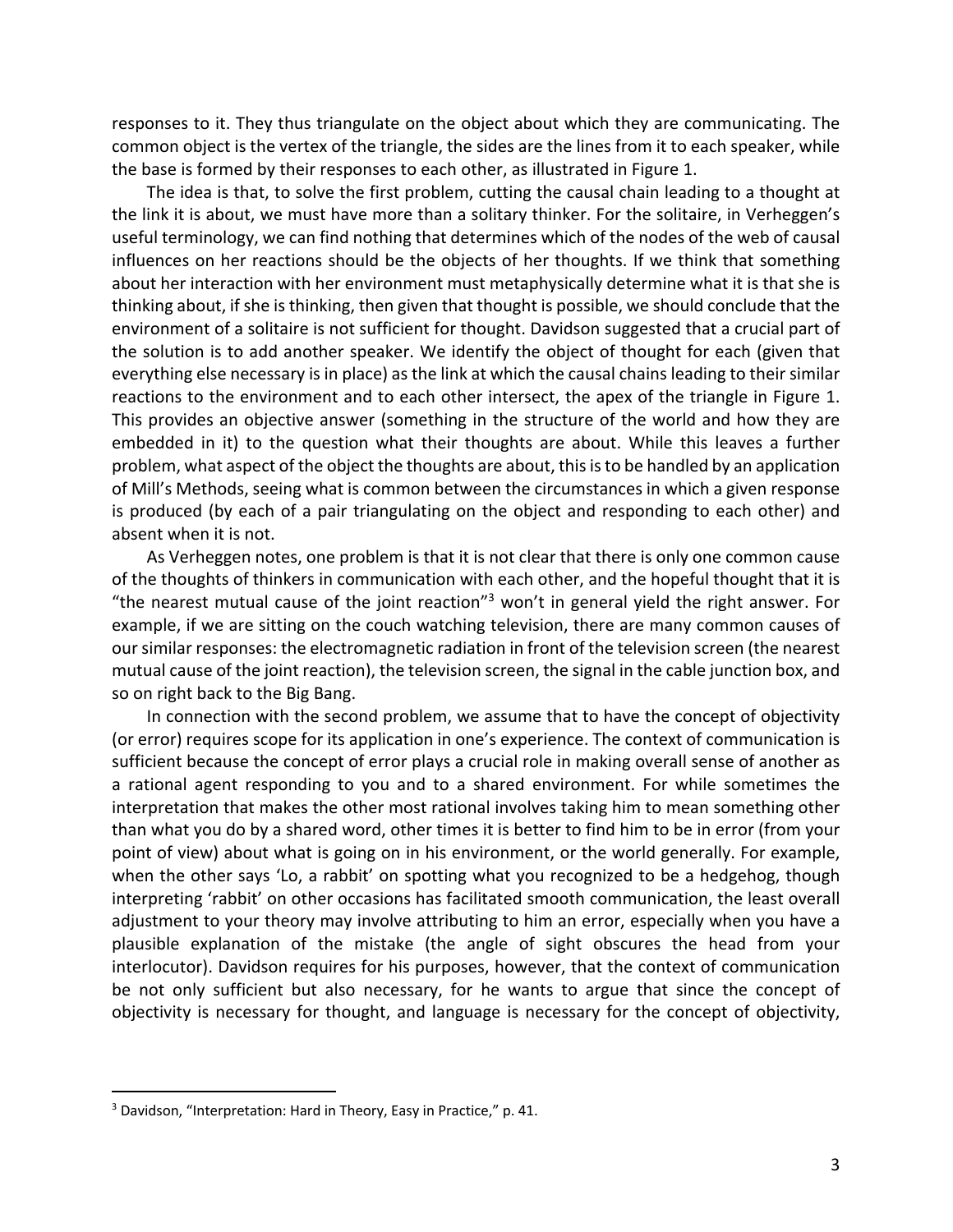language is necessary for thought. Thus, it has appeared to interpreters (including this one) as if Davidson was arguing in roughly the following fashion. 4

- (1) To have the concept of a belief one must have the concept of error, or, what is the same thing, of objective truth.<sup>5</sup>
- (2) That something possesses the concept of error, or objective truth, stands in need of grounding: this must take the form of explaining how there could be scope in its behaviour or experience for application of the concept. (Implicit premise)
- (3) There is scope for the application of the concept of error in interpretation to achieve a better rational fit of a speaker's behaviour to the evidence we have for his beliefs and meanings.<sup>6</sup>
- (4) There is scope for the application of the concept of objective truth in a creature's behaviour or experience only if it is (or has been) in communication with others.<sup>7</sup>
- (5) Therefore, from (2) to (4), to have the concept of error or objective truth one must be (or have been) in communication with others.
- (6) Therefore, from (1) and (5), to have the concept of belief one must have a language and be (or have been) in communication with others.

There are two plausible objections. First, (2) does not support the inference to (5) because at most it gets us that, from the agent's subjective point of view, there must be scope for the application of the concept, but this does not secure its objective application. Second, (4) is false because it is easy to imagine other contexts in which there is scope for the application of the concept of error, e.g., in reviewing a calculation when reliance on it leads to a problem, or in adjusting one's view in the light of evidence that contradicts what one had formerly believed.

I have rehearsed these arguments separately because a central theme of Verheggen's interpretation of the role of triangulation in Davidson's philosophy is that (i) it is a mistake to treat them as independent arguments, and (ii) when they are combined into a single argument, or a single picture, they are mutually supporting in a way that shows how the standard objections can be countered.

How does this work? Here is the combined argument, as I understand it.

Verheggen distinguishes primitive and linguistic triangulation (DDTA, p. 15). Primitive triangulation does not require propositional attitudes. Two lions might triangulate in this sense on the same gazelle (assuming with Davidson that thought requires language). Linguistic triangulation is the sort which I described above in the context of communication. Primitive triangulation, according to Davidson, is a necessary condition on having thoughts with determinate contents, and so a necessary condition on having thoughts, but it is not sufficient. It is not sufficient because it is not sufficient to show that a creature has concepts of particular objects or types of objects.

Why is even this much necessary? In the background is the assumption that thought is externally determined. At one point, Verheggen calls this the first premise of the triangulation

<sup>4</sup> Ludwig, "Critical Notice: Donald Davidson, *Subjective, Intersubjective, Objective; Problems of Rationality; Truth, Language, and History*."

<sup>5</sup> Davidson, "Rational Animals," p. 104.

<sup>6</sup> Davidson, "Rational Animals," p. 105.

 $<sup>7</sup>$  Davidson, "Epistemology Externalized," p. 202.</sup>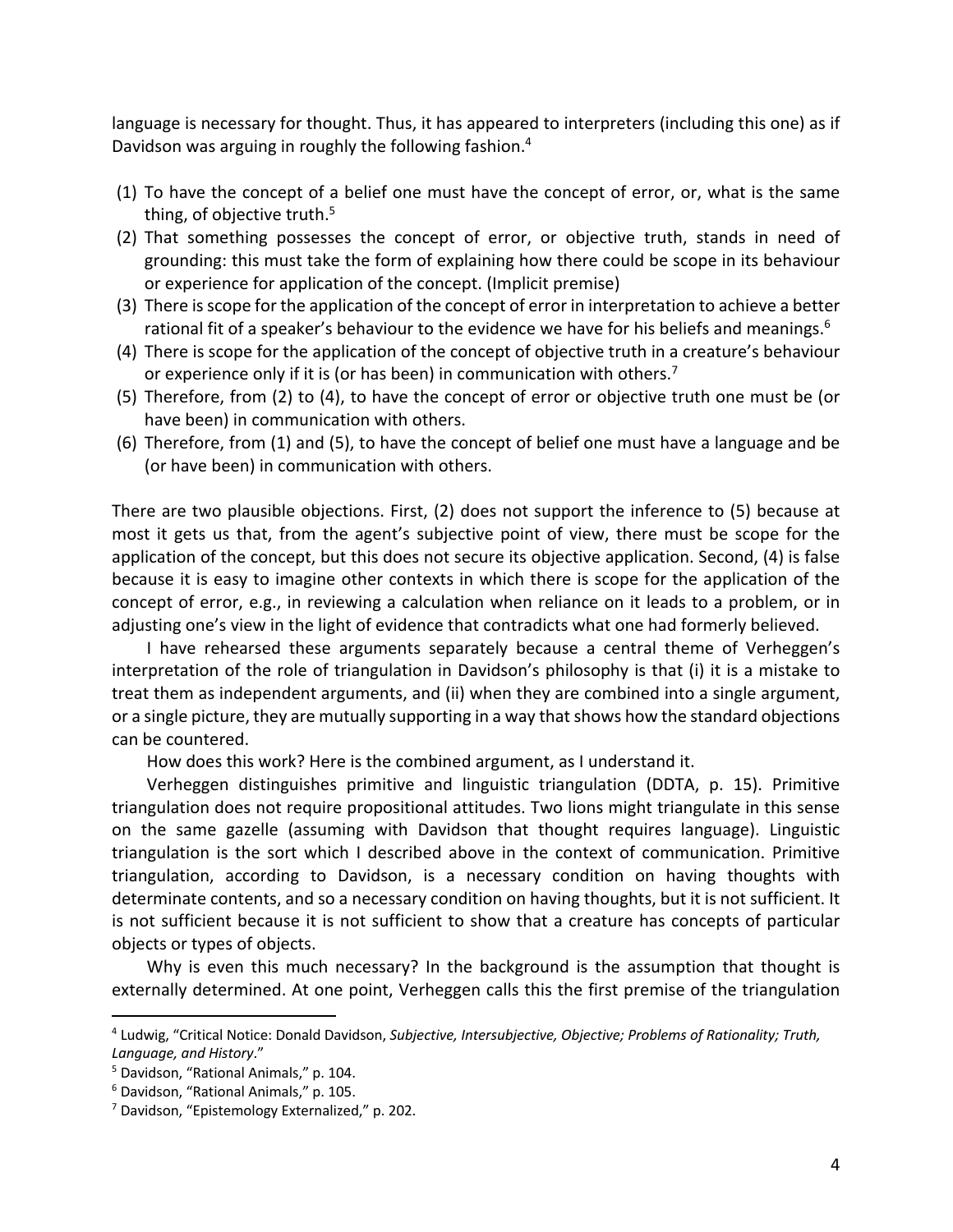argument. We'll come back to this later. So the idea is that something must determine thought contents, and without triangulation there is no hope of determining thought contents. Behind this in turn is the thought that there must be a story about how thought contents are determined. It can be by way of external factors or internal factors. Verheggen argues that the internalist about the factors that fix thought content (e.g., functional role or phenomenal experience) is no better off than the solitaire. So we get to the need for triangulation by an argument by elimination.

At the same time, in distinction from Davidson, Verheggen argues that the primitive triangulator is no better off than the solitaire or conversely that the solitaire is no worse off. We must be a bit loose about what counts as a common cause in many cases because of the different perspectives triangulators have on objects. But then similarity of causes rather than sameness appears to be at most what is needed. Why then isn't the solitaire in at least as good a position, for she can triangulate with herself on common responses to similar causes: looking at the table now turning away and looking again, walking around something while looking at it, seeing and touching the same thing, etc.? And if there is an issue about the width as well as the depth of the common cause (how much of the television, screen, plus frame, plus case, etc., and its environs are we thinking about, and what about it we are thinking), it is a problem for both.

The solution to these problems, which brings the concept of objectivity into the frame, is linguistic triangulation:

The crude answer is that, since no non-intensional magic trick will do to fix the causes, and hence the meanings, of one's thoughts and utterances, **only those producing the thoughts and utterances could achieve this feat.** And they could achieve it only by having the concept of objectivity and triangulating linguistically with others. (DDTA, p. 20; emphasis added)

I understand this as follows. Primitive triangulation per se is neither sufficient nor necessary (*pace* Davidson) for having thoughts with determinate contents. Rather: Linguistic triangulation, that is, triangulation in which each individual in a communicative exchange possesses and is at least ready to deploy the concept of error as needed, is what determines what thoughts are about. This is because *it is by their recognizing that they are both responding in similar ways to the same cause (a cause classified in the same way by each) that they make it the case that (or maybe: it is made the case that) they are thinking about the same object*.

Thus, Verheggen says:

Triangulation is not supposed to answer, first, the question of how meanings can be fixed and then, only afterwards, the question of how one may possess the concept of objectivity. Rather, triangulation accomplishes both tasks at once, for possession of the concept of objectivity is required for the determination of meanings. Only those who possess the concept are in a position to disambiguate the causes of their utterances in that only they can solve the aspect problem. … Perhaps the best way to express the idea here is to say that only of someone who is in a position to have the concept of objectivity can we say that her utterances are meaningful because only of such a person can we say that the meanings of her utterances have been fixed. (DDTA, p. 21)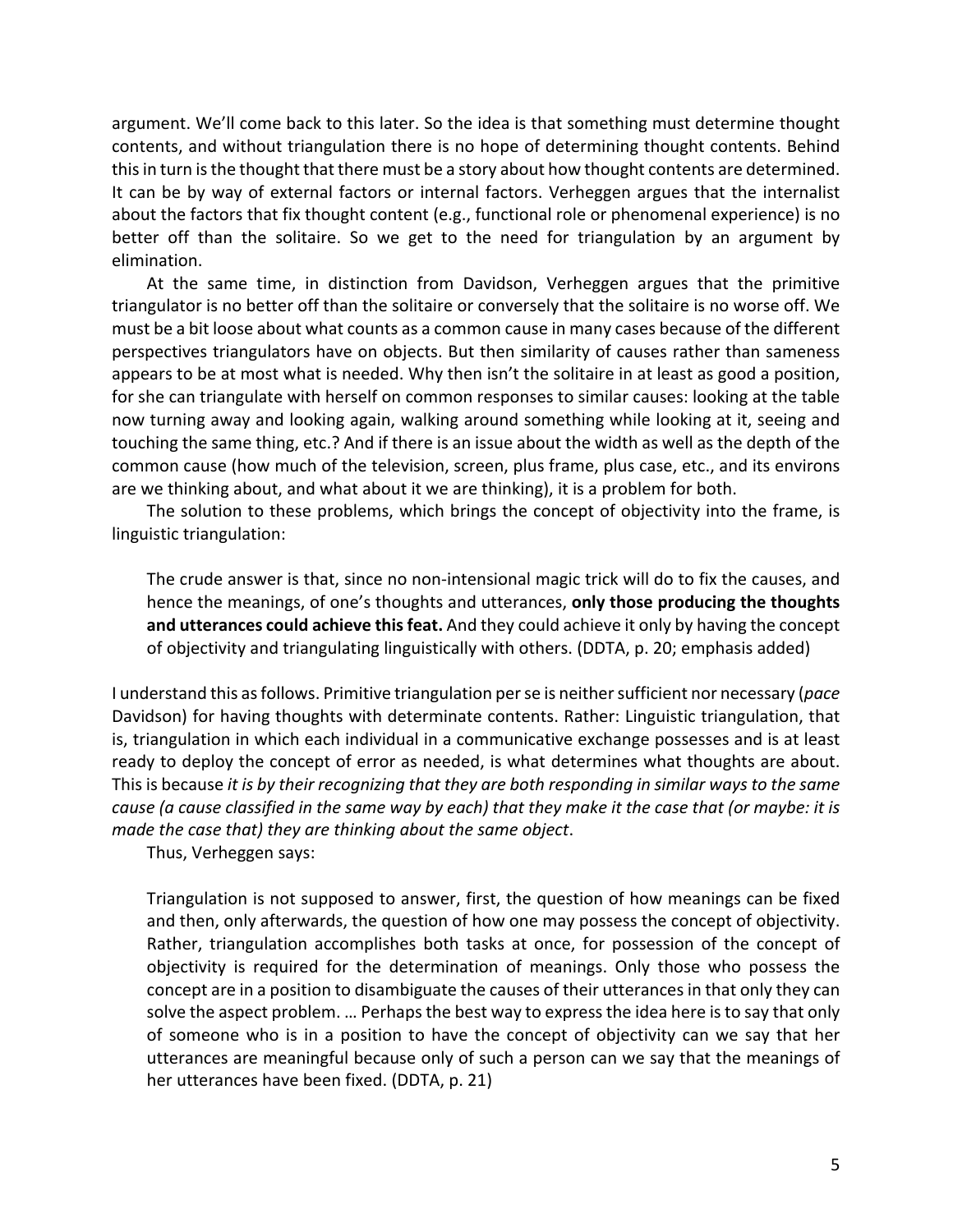Saying that "those who possess the concept … solve the aspect problem" suggests that they do it by deciding what they are thinking (which would presuppose what they were deciding, namely, that they had determinate thoughts). However, the last sentence in this passage suggests rather that (i) it is only when (mere) triangulation and the rest of the pattern of behaviour that suffices for an interpretation of something as a speaker are in place that we can legitimately attribute thoughts to her and meanings to her utterances but (ii) this must include at the same time the attribution of the concept of objectivity. To put it another way, the concept of an agent, a creature minimally with beliefs, desires and intentions, and so the capacity to act, captures a pattern in the behaviour of an object in an environment — one which cannot be picked out by any other vocabulary.<sup>8</sup> That pattern has to make sense of the creature as having determinate thoughts and as possessing the concept of objectivity. The only pattern that supports both at the same time involves two agents who can be interpreted as being in communication with one another.<sup>9</sup>

This is a really neat idea about how to interpret Davidson and it is very Davidsonian. I find it hard to think that he would have objected to this way of characterizing his thinking even if it is not so easy to see it stated explicitly in the essays. Insisting on linguistic triangulation as the solution to the problem of determinate thought, it appears to block two objections at once. The first is that there are contexts other than communication in which the concept of objectivity can be acquired — for those contexts would not, if the thought is right, be adequate for determinate thought. The second is that at most we get a subjective rather than objective application of the concept of objectivity — for fixing the contents of thoughts requires objective triangulation on shared causes of common responses, so that the applications of the concept of objectivity have to themselves be objective. At the same time, by requiring that the concept of objectivity be acquired in the context of linguistic communication, it appears to block the thought that triangulation in any other context could suffice for determinate thoughts because it does not suffice, if the thought is right, for the concept of objectivity. In this way, putting the two ideas together enables each to lend support to the other. This, as I understand it, is how, at least in part, reconceptualizing the two roles triangulation plays as roles in one argument puts the resulting argument in a better position to respond to the objections that have been raised to each considered separately.

# **3. The Determination Assumption and the Contrast between Solitaire and Pair**

I proceed in two stages. I start with a background assumption. Then I turn to the argument against the possibility of the solitaire having determinate thoughts in distinction from a pair.

(a) The Determination Assumption

<sup>8</sup> See Davidson, "Mental Events."

<sup>&</sup>lt;sup>9</sup> I mean a higher order pattern realized in an infinity of particular patterns of interaction between any number of agents and their shared environment, in the way in which one might think that chess determines a pattern realized by any of the sequences of moves allowed by the rules.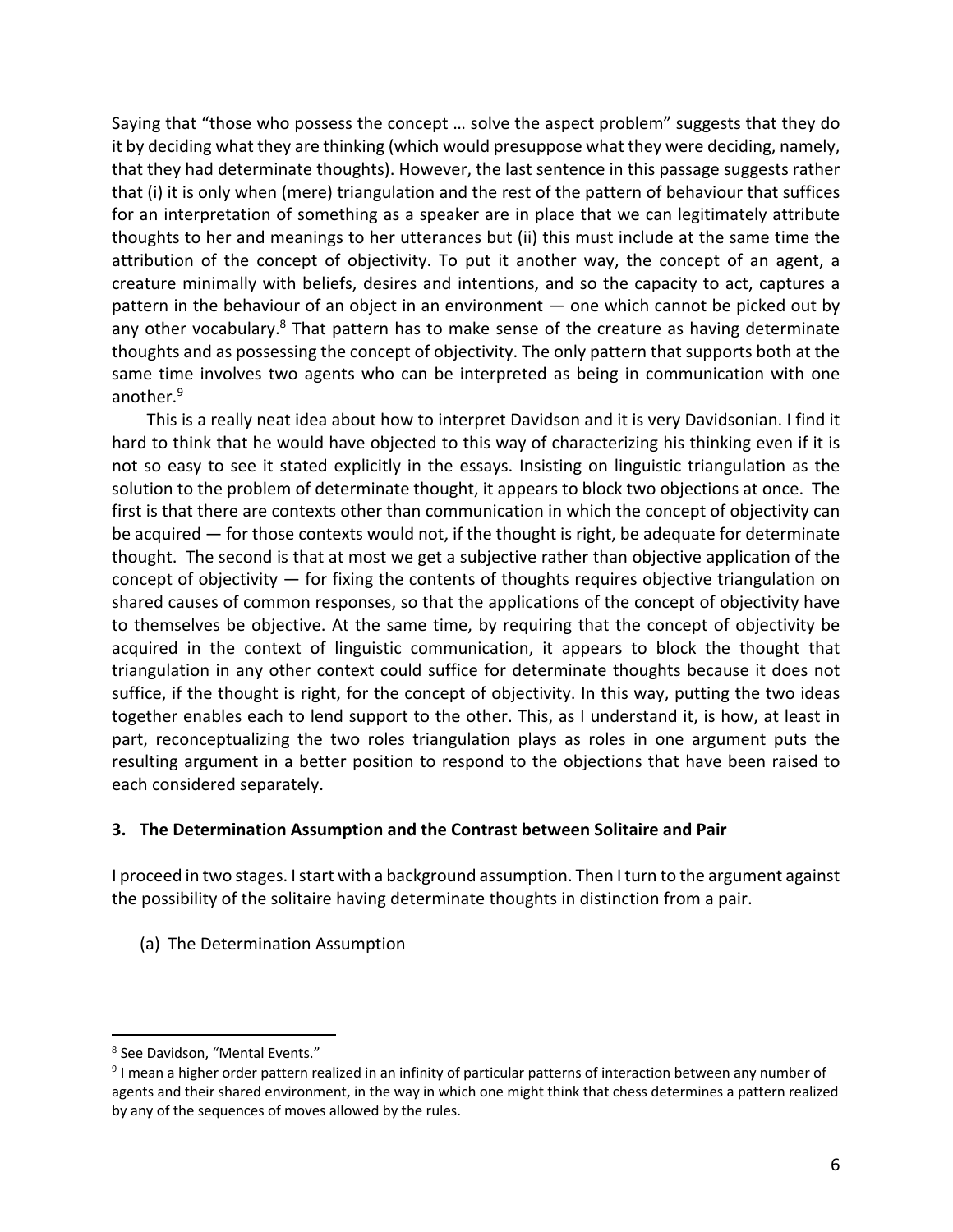The background assumption appears in the argument that only an externalist account could satisfactorily answer the question what determines the contents of thoughts.

[AE: Argument for Externalism]

- 1. [Determination] The contents of thought are determined by something (independently specifiable).
- 2. The contents of thought are determined either by external factors or by internal factors or by a combination of both.
- 3. Internal factors alone are not sufficient.
- 4. [Externalism] Therefore, the contents of thoughts are determined by external factors or a combination of external and internal factors.

If we call an externalist account of the determinants of thought content one which saysthat there are external elements involved, then we have the conclusion that only an externalist account of thought content could be correct. Now we can argue as follows (though this is not an argument that Verheggen gives, I think that if it is not sound, we should have doubts about the solution offered):

[ALC: Argument from Linguistic Communication]

- 1. The facts about a solitaire's interactions with its environment are insufficient to determine thought contents, that is, the external factors available are insufficient for determining thought contents.
- 2. Primitive triangulation is insufficient to determine thought contents, that is, the external factors available in this case are insufficient for determining thought contents.
- 3. We know speakers in linguistic communication have thought contents.
- 4. Therefore, there are external factors together with internal factors that suffice in the case of speakers in linguistic communication.
- 5. The cases of the solitaire and primitive triangulation are the only alternatives.
- 6. Therefore, by [Externalism], 1-2 and 4-5, linguistic communication (or its supervenience base, whatever it comes to) is necessary and sufficient for thought.

I will go on to ask some questions about the details of argumentation. But my first question is about [Determination]. Davidson accepts this assumption. It is an anti-Cartesian assumption. Why he is he entitled to it? If it is not independently justified, then to the extent to which the triangulation argument assumes it, we may object that it relies on an assumption for which no argument has been given.

However, Davidson took himself to have an argument for [Determination].

[Publicity]

1. Language by its nature is public, that is, intersubjective.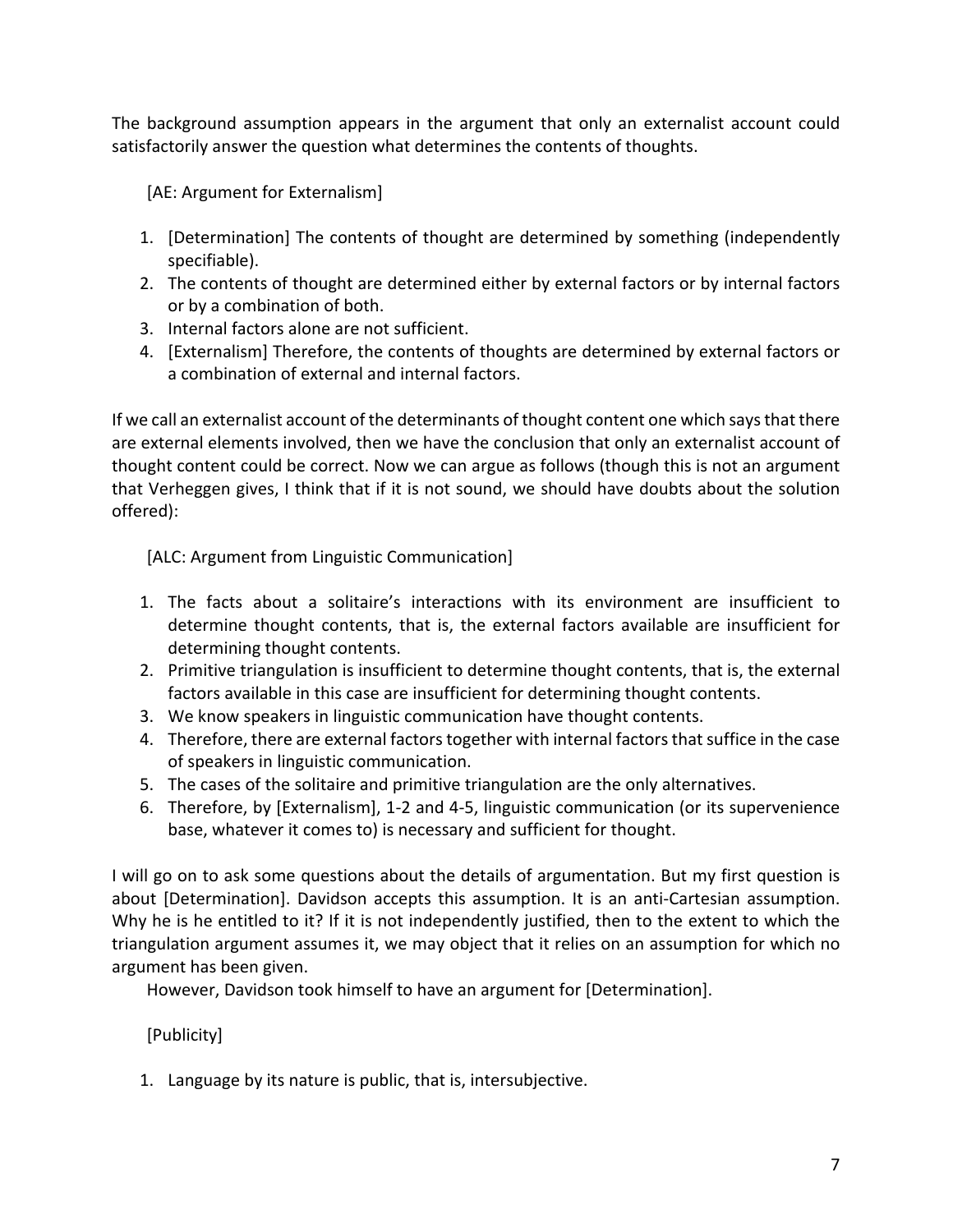- 2. Hence, by 1, all the evidence for meaning by its nature has to be available to any potential interpreter. 10
- 3. Hence, by 2, any speaker must be interpretable in any environment (by any speaker).
- 4. Attributing propositional attitudes to an agent is inseparable from interpreting speech.
- 5. Therefore, by 1 and 4, the evidence for propositional attitudes by their nature has to be public in the same sense as the evidence for meaning. $11$
- 6. Therefore, by 5, something public, and in principle available to any potential interpreter, together with facts about speakers, determines what their thought contents are.

A natural objection is that language is not required for thought (this targets premise 4). Hence, determinate thought does not require interpretability. If thought does not require interpretability, we can tell a story about how language arises out of the capacity for thought in environments in which as a matter of fact agents have access to public clues to meaning without thinking that those facts determine the meanings. For the meanings can be thought of as determined by the intentional use to which speakers put tokens of expression types.

Davidson recognizes that an argument is required. His argument is that having propositional attitudes requires the concept of objectivity, and that it is only in the context of linguistic communication that a creature can come to have the concept of objectivity.<sup>12</sup> But in the representation of the triangulation argument above, [Determination] plays the role of a premise. And the conclusion of the argument is that linguistic communication is required for the concept of objectivity. The argument for [Determination] then rests in part on an argument for thought requiring language, which rests on [Determination]. Thus, we have assumed [Determination] to support it.

Rejoinder: But doesn't Verheggen give an account that shows how thought contents are determined that *vindicates*[Determination]? An account is sketched, and some essential features argued for, namely, that content is possible only in the context of linguistic communication. But the argument puts constraints on a full account (it requires linguistic communication) rather than providing a full account itself (it seems to me). Accepting [Determination] give us the confidence that the rest of the story can be filled in a way that makes it clear how it works. However, I suggest below that, on the assumption that the objective facts about the solitaire do not suffice to determine that she has thought contents, the same goes for a pair. This would show, if correct, that an account has not been provided that vindicates [Determination]. In any case, if the argument for linguistic communication being necessary and sufficient rests on the assumption that language is required for thought, and that rests on [Determination], then the argument for [Determination] rests on [Determination].<sup>13</sup>

Apart from this, there is a problem for [Publicity]. Premise 2 doesn't follow from 1. Language is public in that it is a tool for communication. Language must be interpretable by others on the basis of behaviour. Meaning can't be hidden and serve its role in communication. But it doesn't follow that having the capacity to speak a language means that you can be interpreted on the

<sup>&</sup>lt;sup>10</sup> Davidson, "The Structure and Content of Truth," p. 314.

<sup>&</sup>lt;sup>11</sup> Davidson, "A Coherence Theory of Truth and Knowledge," pp. 147-148.

<sup>&</sup>lt;sup>12</sup> Davidson, "Thought and Talk."

<sup>&</sup>lt;sup>13</sup> My thanks for Olivia Sultanescu for the stimulus for this paragraph.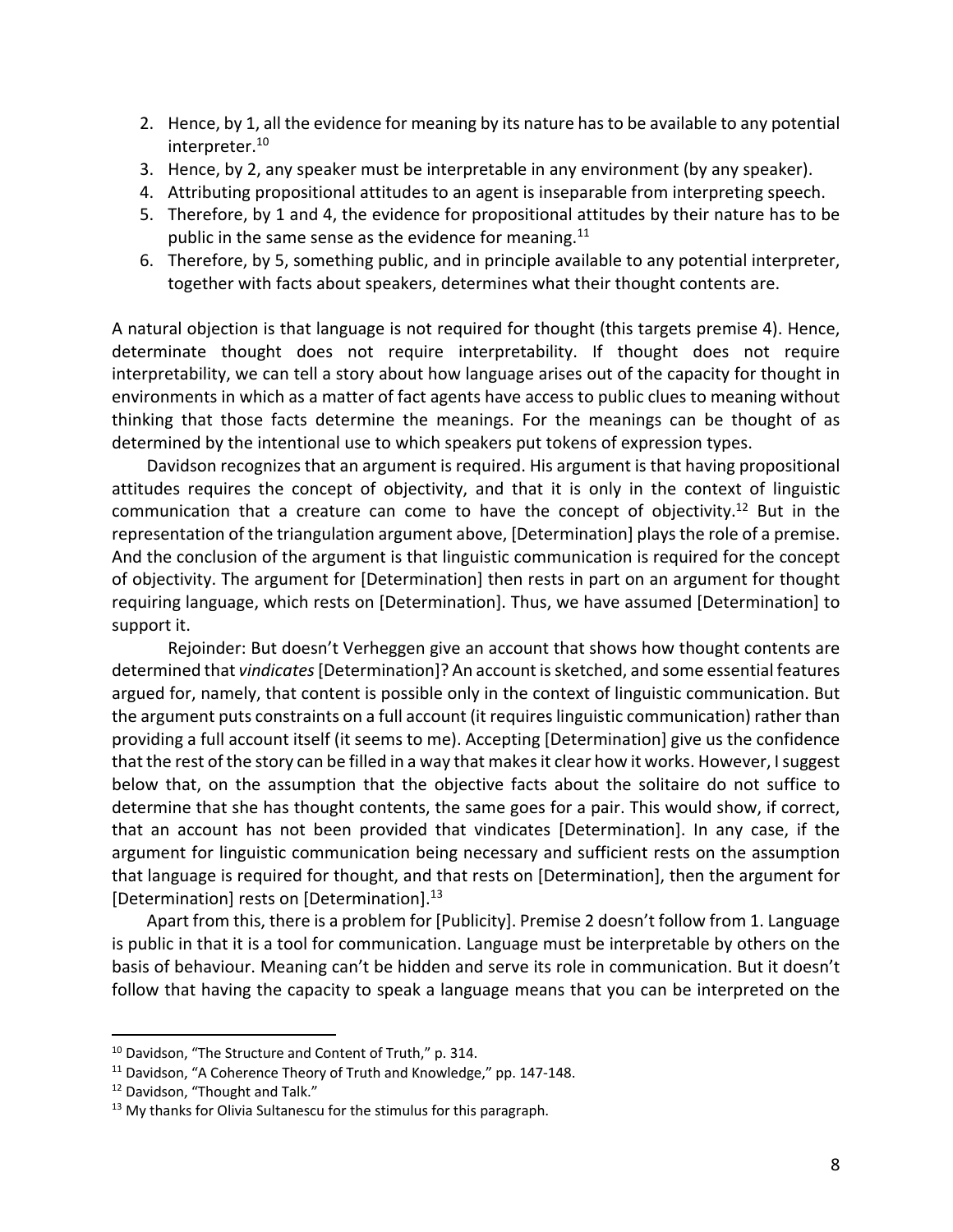basis of evidence available to any potential interpreter no matter what. First, we'd have to rule out the possibility that you don't share enough concepts with another who also has a language to be mutually interpretable. Second, it doesn't follow that you would be interpretable in *any* environment. Language is a tool for communication provided it does the job *in the actual context* in which it is used. 14

The alternative to [Determination] is that intentionality is fundamental. Many people think it is implausible to suppose that intentionality is fundamental. Science has explained much about complex objects by appeal to the features for the constituents and the laws governing them. There seems good reason to think, therefore, that any holdouts will eventually be explained in the same way. The constituents of things don't have mental properties, and the laws governing them don't mention mental properties. So in the case of thought, even if we haven't succeeded yet, we should (the argument goes) be confident that we will eventually explain thought reductively. [Determination] does not entail reduction but reduction does entail [Determination]. Thus an argument for reduction is an argument for [Determination]. But, first, the inductive argument has a presupposition, namely, that there are no conceptual obstacles to reduction. And, second, this is not a line of argument that would be especially congenial to Davidson since he denies that the mental, though it supervenes on, is reducible to the physical.

(b) Solitaire vs. Pair.

Grant [Determination]. Does the argument go through? This comes to the question whether it is only in linguistic communication that the concept of objectivity has scope for deployment. This is the question whether 1, 2, and 5 are true in [ALC]. Verheggen gives a detailed and subtle argument against objective determination of thought content being possible in the case of the solitaire and non-linguistic animals. I am going to concentrate on the case of the solitaire because it is the best case for finding sufficient complexity in behaviour in relation to the environment to fix thoughts and the conditions for possessing the concept of objectivity.

The solitaire is just like one of us except for operating outside the context of a linguistic community. For a fully realized conception, we can imagine a physical duplicate of one of us, a quantum fluke involving a body coalescing from some sand, sea water, and coconuts, that wakes up alone one morning on a desert island. We can grant that this is not a human being, because it is not a member of the species homo sapiens. It has no history, so no evolutionary history. But it has all the behavioural dispositions that you do. Its behaviour will be indistinguishable from what yours would have been if you had been transported to the island in your sleep and left in the same place. To the extent to which its stream of phenomenal consciousness is determined by its physical construction, it will be indistinguishable from what yours would have been in its place. Our question is: can we make sense of this physical duplicate of you, which has never engaged in linguistic triangulation, having thoughts and meaning things by certain of its utterances?

The rules of the game are that we have to makes sense of its having determinate thought contents and (for the whole package) the concept of objectivity in terms of objective features of its environment and its interactions with them.

<sup>14</sup> Ludwig, "Skepticism and Interpretation," p. 335; Lepore and Ludwig, *Donald Davidson: Meaning, Truth, Language, and Reality*, p. 334.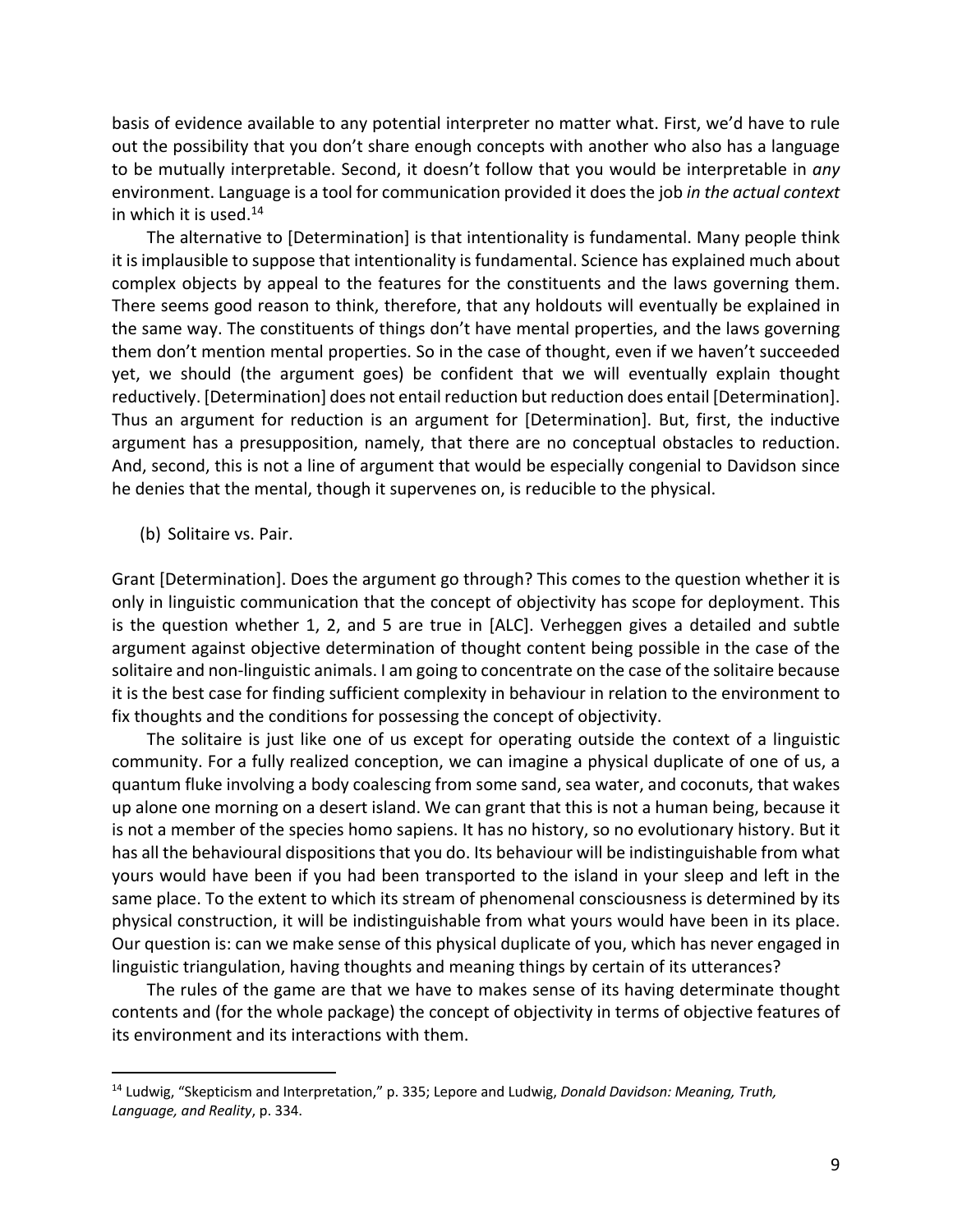Verheggen's argument that the solitaire does not have determinate thought contents begins with a quotation from Davidson, who writes "by yourself you can't tell the difference between situations seeming the same and being the same."<sup>15</sup> Why not?

Recall the predicament she is in: no matter how regular her responses to the environment may be, they may still be responses of different kinds; they may be responses to different aspects of the environment. Thus **she must be the one to tell**, objectively, at least for some of the causes of her responses, which causes are the same as which, which of her responses are correct. But how is she supposed **to draw such an objective line** between what seems to her to be the same cause, or the correct response, and what is in fact the same cause, or the correct response? (DDTA, p. 22; emphasis added where it is presupposed the subject has intentionality)

Verheggen goes on to say:

… it may be replied, she might have the following kind of experience: As a result of regularly **finding** blackberries in some particular bush, she one day experiences **frustration** upon not **finding** any in that bush. And it may be argued that experiences of this kind put her in a position to have the concept of objectivity since by hypothesis she **realizes that her belief about** what is in the bush is false and thus that there is a distinction between **what she believes to be the case and what is the case**. Now, strictly speaking, by assuming that the solitaire has beliefs, this scenario begs the question against Davidson, if he is right to say that only those who have the concept of objectivity can have beliefs with determinate contents. Thus what we have to imagine here is some experiences of the solitaire putting her in a position to possess both. But then what we have to imagine is **the solitaire being able to notice that** her present and her former "thoughts" **do not match** and **to decide** objectively which way to go. This in turn entails the question, what reason is there to think she is having a thought about the same bush? Perhaps she is "thinking" that she passed the fruity bush, or that she took the wrong turn … The point is that, whatever she is "thinking", be it that it is the same bush or that it is not, will be correct, **according to her**. She does not have to draw one conclusion rather than another. **However she draws the line** between correct and incorrect responses that **will be right to her**. There is no way she can do this objectively. (DDTA, p. 22; emphasis added)

This predicament is then contrasted with linguistic triangulation. But before we get to the contrast, I want to raise a question about the problem being raised here. The problem is again posed as if it were a problem for the solitaire to distinguish from her point of view (noticing, deciding, drawing the line) a right from a wrong response. But if she is in a position to raise this question, she already can distinguish between correct and incorrect responses because she can think. So I think this cannot be the canonical way to put it the problem. It seems to me that our question is whether the objective facts about the solitaire's behaviour provide a pattern

<sup>&</sup>lt;sup>15</sup> Davidson, "The Social Aspect of Language," p. 124.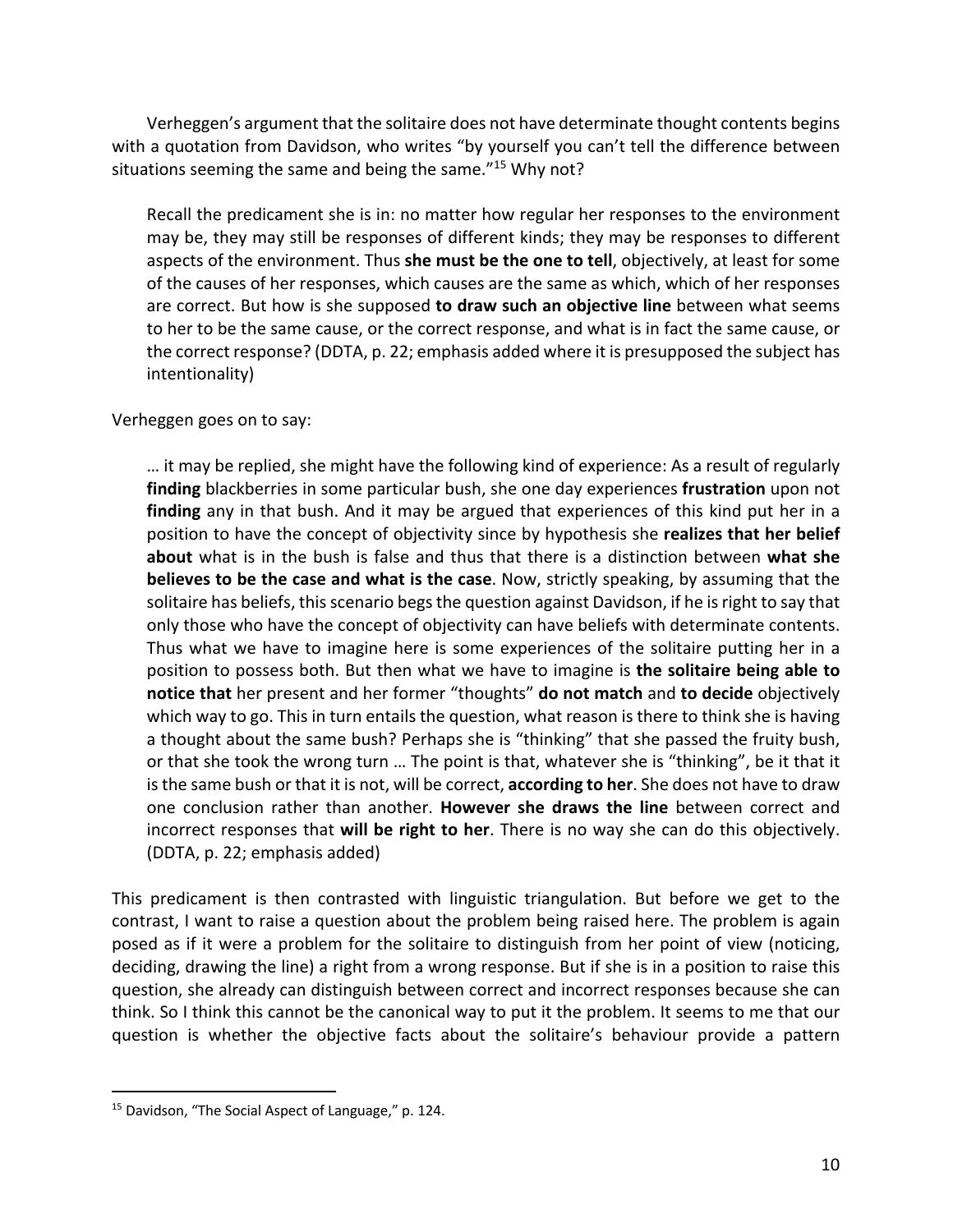sufficient for the application of the concept of thought and attribution of the concept of error. Hold that thought for a moment while we turn to the contrast with linguistic triangulation.

In the case of linguistic triangulation, Verheggen continues, quoting Davidson:

If **you and I each correlate the other's responses with the occurrence of a shared stimulus**, however, an entirely new element is introduced. Once the correlation is established it provides each of us with a ground for distinguishing the cases in which it fails.<sup>16</sup> (DDTA, p. 22)

## Verheggen concludes:

What changes dramatically for the triangulator [is not that there is suddenly room for the concept of error but] is that she is interacting and so can **settle** with another person, rather than just with herself, the ways in which **perspectives** on a given event or state of affairs may diverge. As long as the responses of triangulators do not diverge, they presumably cannot yet objectively distinguish between **what seem to them to be the same**, or the correct, responses and what are the same, or the correct, responses to their environment. But if their responses diverge, the distinction is "forced" upon them, as Davidson once put it (Davidson 1975, 170). It is forced upon them because **they have no choice but to negotiate, so to speak, the resolution of the divergence.** Thus, suppose that **they have been picking blackberries** in a particular bush and one day they come across a bush that is empty of blackberries. One of them insists that it is the same bush now empty of blackberries; **the other maintains that it is a different bush because they took a wrong turn**. How they settle the dispute cannot be dependent on one or the other interlocutor but must be the result of genuine communication between them. (DDTA, p. 23; emphasis added)

These passages also seem to presuppose their subjects already are able to think and are posed the task of distinguishing between correct and incorrect responses. The objection to the solitaire was that whatever she decided was right would be right (but don't wrong decisions have consequences if one acts on them, which will often show them to be wrong?). The presence of another is supposed to get around that. But why? Because one disagrees with another? But that presupposes one already has the concept of objectivity, and if you give that to the solitaire, she can find something she thinks to be contradicted by new evidence. If we do not presuppose that two individuals triangulating have the concept of objectivity, what is supposed to determine that they have it? We can admit that there is scope for its use in interpretation, but Verheggen agrees that there is (potential) scope for its use for the solitaire. We get that they have to negotiate, when they are engaged in a joint action, and disagree, but only if we have already presupposed that they have the concept of objectivity and have thoughts. We need to say what about the behaviour pattern in the case with two individuals, described neutrally with respect to whether those exhibiting it have thoughts and the concept of objectivity, adds something crucially missing in the case of the solitaire. In requiring this, we are not assuming thought and meaning are reducible but only that they supervene on facts about actual and potential behaviour in an

<sup>16</sup> Davidson, "The Social Aspect of Language", p. 124.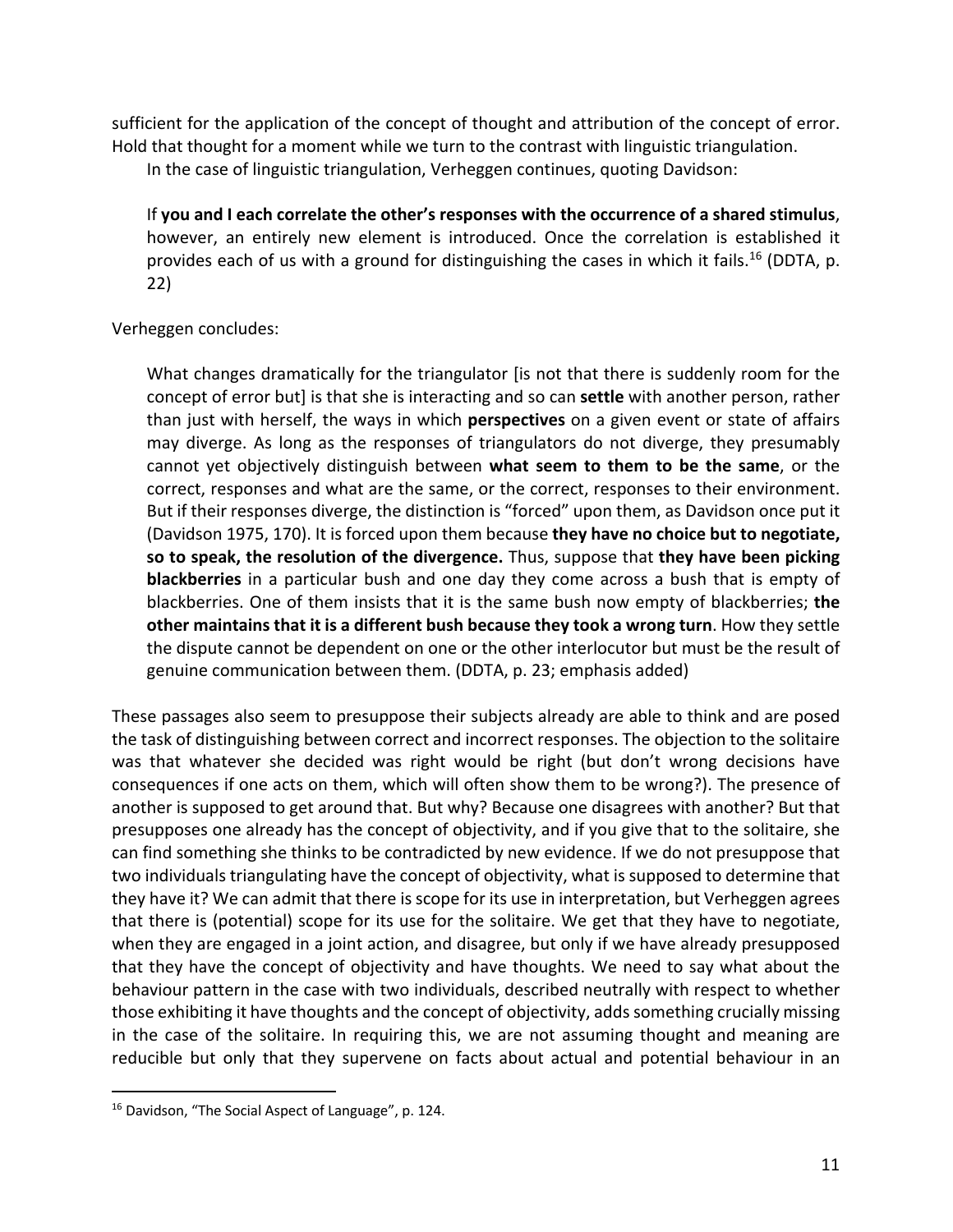environment, as Davidson holds explicitly. So we can ask: If the solitaire's behaviour in its environment is an inadequate supervenience base, what about the case of two creatures' interaction in an environment makes the difference?

Consider your duplicate on the desert island. Let's call her Robin for convenience. Robin exhibits a pattern of behaviour we are inclined to describe as wandering around the island, seeking food, building a shelter, lighting fires, carving a face on a coconut, and so on. In saying this, I do not mean to be asserting that she wanders around the island, seeks food, builds a shelter, etc., but only to be identifying the patterns of behaviour we would ordinarily describe that way. Continuing in this vein, perhaps one day she seems to find some blackberry bushes and seems to harvest some for food. She returns a few days later and appears to be disappointed perhaps if we could listen in, we would hear something that sounded like, "Damn, I thought there were more berries here, but they are all gone now. I know it is the same bush because it was growing next to the stream by that rock that looks like a duck's head. Probably some animal has got them since I was last here." Later, over a period of several days, she appears to gather rocks, which she then appears to be arranging on the beach to spell out what for all the world looks like 'H E L P'. We know a lot more about Robin's potential behaviour than this. We know that if you visited her, she would produce a noise that *sounds* like English (though perhaps it means nothing): "Thank God, I thought I would be stranded here forever! Where am I? How did I get here? I fell asleep one night and the next morning I woke up here on the beach! You wouldn't believe how starved I have been for the sight of another person." Call this super complex pattern of actual and potential behaviour in relation to her environment RP (for 'Robin's Pattern').

Consider another island on which, fortuitously, as Robin appears on the beach on one side of the island, a duplicate of her original's best friend appears on the beach on the other side of the island. Call him Friday. They too appear to wander around, build shelters, light fires, carve faces on coconuts, and so on. They also appear to locate some blackberry bushes, and each comes back to the same one and appears to be disappointed, etc. Then, one day they meet while seeming to look for blackberries. Thereafter they are inseparable. One day, they return to a blackberry bush they had visited together before. Robin seems to say, "Damn, I thought there were more berries here, but they are all gone now. I know it is the same bush because it was growing next to the stream by that rock that looks like a duck's head. Probably some animal has been here since we were last here." Friday seems to say, "No, you're mistaken. We haven't been to this bush before. The bush we harvested last week was next to a rock that looked like a rabbit." And so on. We also know a lot about their potential behaviour, as for solitaire Robin. Call this super complex pattern of interwoven actual and potential behaviour after they meet RFP (for 'Robin and Friday's Pattern').

Our question is this. Is there something in RFP that supports attribution of thought and the concept of objectivity which is missing in RP?

Provisionally accepting [Determination], our question is basically whether RP suffices to determine an acceptably determinate interpretation scheme. There is one obvious interpretation scheme that fits RP. That is roughly the interpretation scheme we would apply to you (as the person of whom Robin is a duplicate) if you had been transported to a desert island. We would of course make adjustments in our distribution of truth values over attitudes, and treat some of her utterances as failing of truth value because they involve directly referring terms which require her to have a history she does not. But by and large we know what would work to make sense of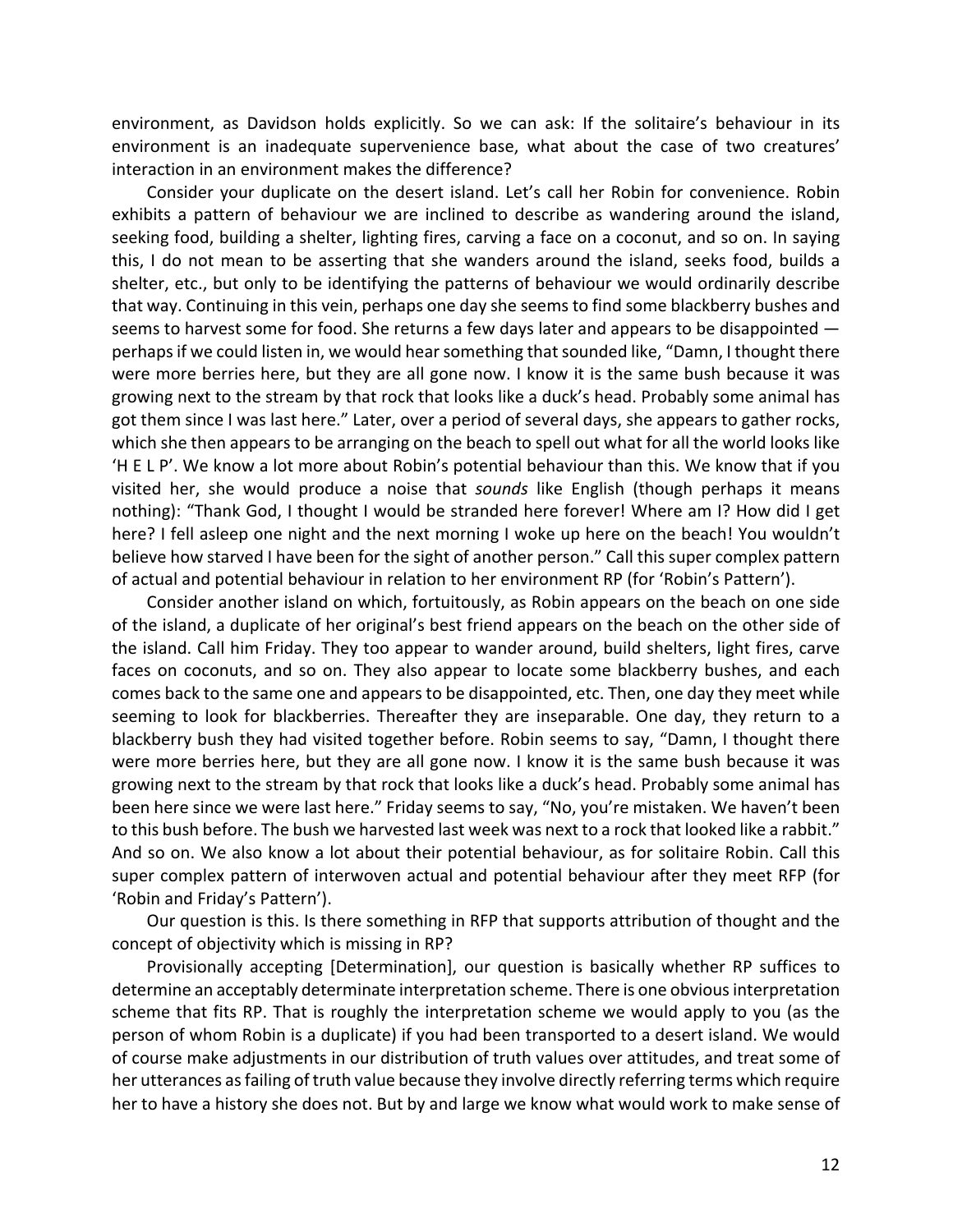her behaviour and enable us, on meeting her, to converse fluently (to all intents and purposes). Can we be confident that there is any other pattern that would do as well, at least which we could arrive at without starting with the obvious one? As a practical matter, I think the answer is no, though there may be reasons to think it could be done in principle. However, let us grant this possibility. And let us grant that it would be possible to develop an alternative scheme that was *so radically different* that it calls into question whether the objective facts in the case of the solitaire suffice to determine her thought contents. The question is whether adding another speaker to the picture makes a difference in that respect.

In the case of RFP, it is also clear before the fateful meeting at the blackberry bush that there are obvious interpretation schemes that fit Robin and Friday, namely, the ones that would be appropriate for you and your best friend if you had been transported to the island. We suppose there are also alternatives that are too radically different. But after they meet and disagree, do we now have a pattern that resists in principle the possibility of a radically different interpretation scheme being imposed? As a practical matter, yes, but that is so in the case of RP as well. Shouldn't we expect it to be more difficult though? Maybe, but it is hard to see how to prove there could not be some alternative so radically different that it calls into doubt, as for the solitaire, whether the objective facts suffice to determine their thought contents. Moreover, there is a reason to be sceptical that the objective facts suffice for determinate thought contents.

The reason is that we can construct a radical scheme on the basis of what we have already granted about the solitaire. Suppose that there is a radically different scheme for RP than the natural one, so different that we think that what it means is that the objective facts do not suffice to determine thought contents. Call the first sort of scheme 'Natural' and the second sort 'Radical'. We apply a Natural scheme to both Robin and Friday in the case of the double duplication before they meet, and they mesh, of course, when they get together (as we can see beforehand). If there is a Radical scheme for Robin as a solitaire, there will be a corresponding one for Friday in the double duplication case before they meet. But then shouldn't we find those schemes meshing when Robin and Friday get together? In this case, there is a radical alternative interpretation scheme for RFP, as there is for RP, and we have still not found anything in RFP that shows that if we can't get a sufficiently determinate scheme for RP, RFP supplies what is missing. If this is right, then the argument for the necessity of linguistic triangulation for thought and meaning and possession of the concept of objectivity fails.

If we decide that RP is not sufficient to determine thoughts, then we have to give up [Determinism], if the above argument is correct, because adding interlocutors doesn't help. If we decided that RP is sufficient to determine thoughts, then the conclusion is weaker. Provided that we are willing to think of solitaire Robin as having a language as well as thought, Davidson could still maintain just about everything he wants to. The thought would be that being capable of speaking to and interpreting others is necessary for having the concept of objectivity and thought. All Davidson must to give up is the claim that being or having been in communication with others is necessary.

#### **4. The Humean and Non-Humean Accounts of Pro Attitudes**

As early as 1984, in "Expressing Evaluations" Davidson sought to extend the claim that to interpret a speaker one must find him by and large right in his beliefs and so agreeing with the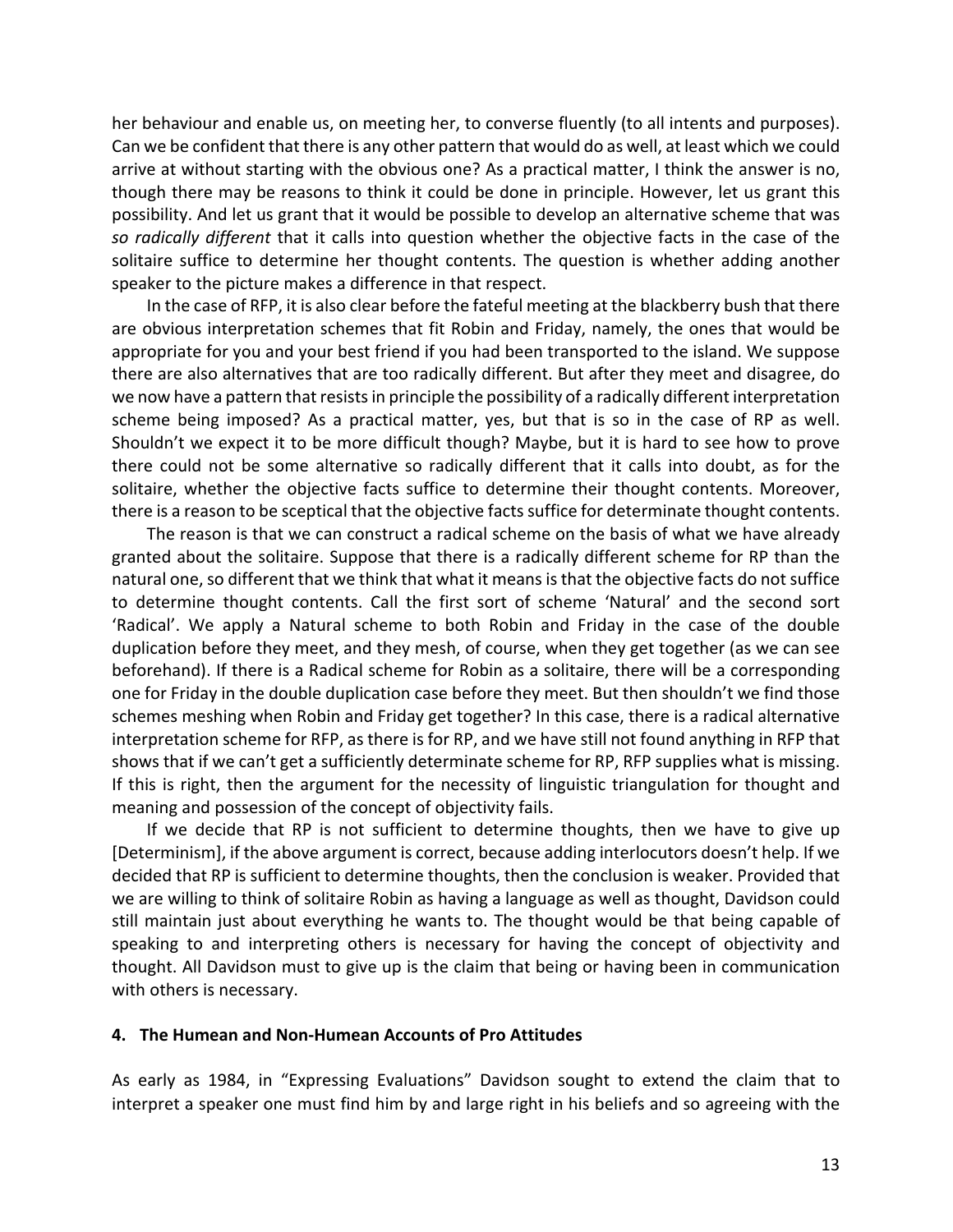interpreter, to finding him also right in his values, from the interpreter's point of view, and so sharing values with the interpreter. There are hints of the same idea in earlier work. Myers argues that there is more to the idea than most commentators have thought. Central to this is an interpretation of Davidson's views on pro attitudes which runs contrary to how most commentators understand Davidson. In a nutshell, and I will explain what this comes to in a moment, the idea is that Davidson is a Humean about motivation but a non-Humean about pro attitudes. In my comments on the second half of the book, I want to focus on this interpretation. I will raise some doubts about whether Davidson was a non-Humean of the sort Myers describes. I will also raise some doubts about the argument for the non-Humean conception, which rests, I think, on an understanding of the Humean position that is not fully adequate to the most sophisticated modern versions of it. I have in mind the conception expressed in decision theory, which we know Davidson incorporated into his account of human agency and interpretation.

Before we get to the distinction between a Humean theory of motivation and of the pro attitudes, I want to sketch Davidson's argument for shared values. Myers characterizes this as an argument for shared normative beliefs about what considerations there are in favour of action. I think the latter characterization is probably not broad enough since we can have values that in light of our beliefs don't provide any considerations in favour of action. We can put this aside for the moment. The decision-theoretic Humean position will apply a correction.

Myers distinguishes two arguments in Davidson, an argument from interpretation that depends on the principle of charity, and an argument from triangulation that rests on the need to identify the objects of thought. Here is a passage from "The Interpersonal Comparison of Values," in which the first thought lies in the foreground (interpreting 'charity' as requiring agreement).

It is inevitable that different considerations will often favor different interpretations. Remembering that **the underlying policy of interpretation requires us to choose an interpretation that matches the other's beliefs and desires to our own as far as possible,** the conflict in considerations means that we have come across a recalcitrant case. Making a fair fit elsewhere perhaps forces us here to interpret a sentence the other holds true and wants true by one we hold true while hating that we must.<sup>17</sup>

The other theme seems to emerge in "The Objectivity of Values":

**Objectivity depends not on the location of an attributed property, or its supposed conceptual tie to human sensibilities; it depends on there being a systematic relationship between the attitude-causing properties of things and events, and the attitudes they cause.** What makes our judgments of the "descriptive" properties of things true or false is the fact that the same properties tend to cause the same beliefs in different observers, and when observers differ, we assume there is an explanation. This is not just a platitude, it's a tautology, one whose truth is ensured by how we interpret people's beliefs. **My thesis is that the same holds for moral values. Before we can say that two people disagree about the worth of an action or an object, we must be sure it is the same action or object and** 

 $17$  Davidson, "The Interpersonal Comparison of Values," p. 72, emphasis added.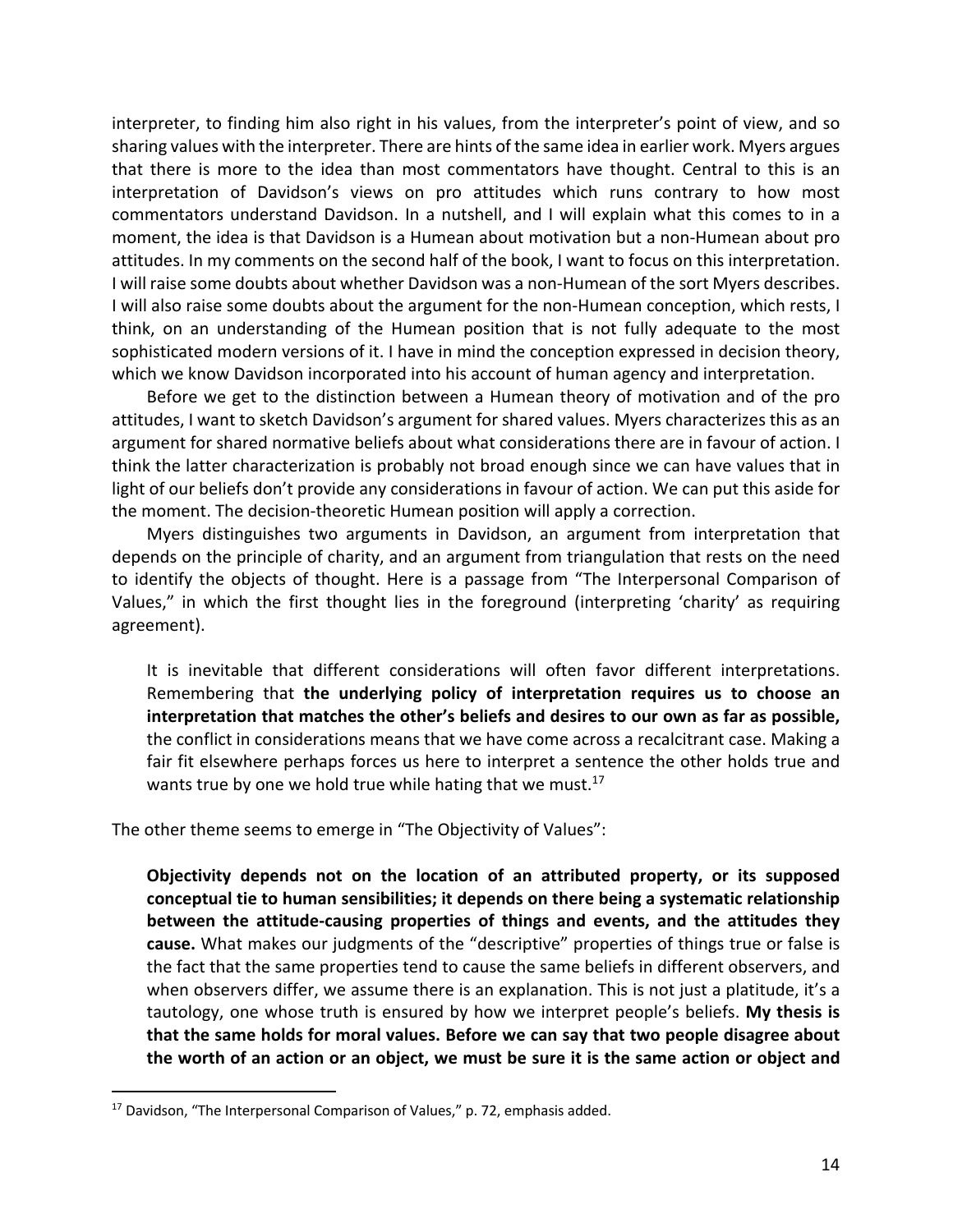**the same aspects of those actions and objects that they have in mind. The considerations that prove the dispute genuine — the considerations that lead to correct interpretation will also reveal the shared criteria that determine where the truth lies.**<sup>18</sup>

Similarly, in "Expressing Evaluations" he writes:

As with belief, so with desire or evaluation. Just as in coming to the best understanding I can of your beliefs I must find you coherent and correct, so I must also match up your values with mine; not, of course, in all matters, but in enough to give point to our differences. This is not, I must stress, to pretend or assume we agree. **Rather, since the objects of your beliefs and values are what cause them, the only way for me to determine what those objects are is to identify objects common to us both, and take what you are caused to think and want as basically similar to what I am caused to think and want by the same objects.** As with belief, there is no room left for relativizing values, or for asking whether interpersonal comparisons of value are possible. The only way we have of knowing what someone else's values are is one that (as in the case of belief) builds on a common framework.<sup>19</sup>

Philosophers have found these arguments unpersuasive. Desire does not play the same role in interpretation that belief does. To break into the circle of meaning and belief, Davidson says that we need to identify hold-true attitudes. These are the product of beliefs about the world and knowledge of the meanings of sentences. If I believe that the moon is full and I know that 'the moon is full' means *that the moon is full*, I hold true the sentence 'the moon is full.' Davidson imagines us finding correlations between hold-true attitudes (identified on the basis of more primitive data ultimately) and what's going on in the environment of the form: S holds true 'the moon is full' iff the moon is full. To solve for meaning, we assume the belief on the basis of which the sentence is held true is itself true, and infer that the sentence held true in these circumstances means (ceteris paribus) the condition obtains which is correlated with its being held true. But the contents of desires are not typically correlated with what they are about since their job is not to match the world but, to put it roughly, to get the world to match them. We get at the contents of desires indirectly. We try to make the other mostly rational both theoretically and practically. Thus, we aim to find patterns of behaviour interpretable as actions and read in desires compatible with the beliefs we attribute that makes sense of some available pattern as rational. Thus, there is no direct argument for our sharing desires in the way there is for our sharing beliefs about our environment. Moreover, this seems prima facie to leave wide open whether or not another shares values with you or would upon full information. Identifying what it is that you disagree about wanting to be the case seems to require agreement in belief but not to imply anything about whether there is a background of shared values.

This objection depends on taking Davidson to be arguing directly for the conclusion that sharing a lot of pro attitudes is required for interpretation. Myers's strategy in responding on Davidson's behalf is (i) to shift attention to shared normative beliefs, first, and then (ii) to argue that they are not mere expressions of pro attitudes. Then the idea is that the usual arguments

 $18$  Davidson, "The Objectivity of Values," p. 47, emphasis added.

 $19$  Davidson, "Expressing Evaluations," p. 36, emphasis added.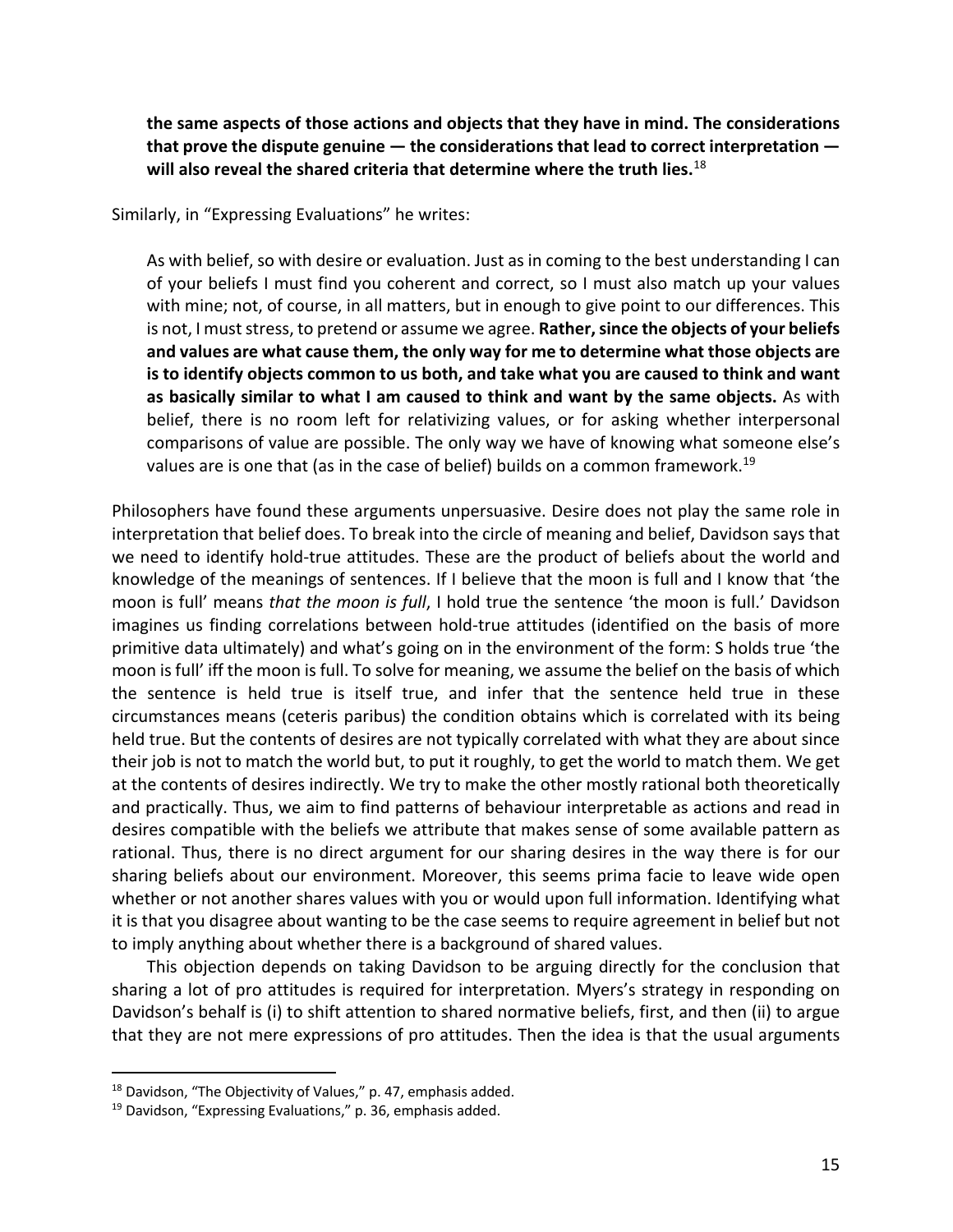for sharing objectively correct beliefs will carry over to normative beliefs. For beliefs to be normative beliefs, they must be about considerations in favour of acting (or maybe about what would generate considerations in favour of acting depending on what one believed the actions open to one might be able to bring about), where for them to be reasons in the relevant sense they have to make a difference to how you are motivated to act.

This is where the distinction between a Humean theory of motivation and of the pro attitudes comes in. A Humean theory of motivation, as Myers understand it, holds that beliefs can never motivate action alone, and Myers accepts that Davidson held a Humean theory of motivation. Many philosophers, Myers says, have also thought that Davidson holds a Humean theory of pro attitudes. What is a Humean theory of pro attitudes?

#### [Simple Statement]

A simple statement of it might go something like this: A pro-attitude towards  $\Psi$ -ing is a disposition to do whatever one believes will increase one's chances of  $\Psi$ -ing. (DDTA, p. 142)

So a non-Humean theory of the pro attitudes is simply one that denies this. But Myers has in mind a specific contrast which is supposed to help show how we can use charity to argue for agreement on normative beliefs while also retaining a connection with how you are motivated to act. The idea is that pro attitudes, while they do figure in the usual ways in explanations of behaviour, are systemically influenced by one's normative beliefs in that they are dispositions to respond to normative beliefs. This is not supposed to mean that for every normative belief one will have a pro attitude toward an action in virtue of having the belief, or that one might not act against one's reasons. It is rather that pro attitudes "are typically dependent on normative beliefs … considered as a system or a whole" (DDTA, p. 148).

Myers argues both that the Humean theory of pro attitudes is inadequate to our understanding of why we act, and that Davidson rejected it in favour of the non-Humean theory that Myers describes.

This is also a neat idea. It aims to get around what seems to be a devastating objection to Davidson's project of grounding the objectivity of values in conditions for interpretation by (1) rejecting an account of the nature of pro attitudes typically attributed to Davidson and (2) substituting for it an account which makes them sensitive to normative beliefs. It subsumes normative beliefs under the usual arguments for agreement and objective truth. Pro attitudes are then responsive to them while maintaining their status as a distinct type of state.

## **5. Defending a Humean Account of Pro Attitudes and the Standard Interpretation of Davidson**

I want to take a close look at the argument against the Humean theory of pro attitudes and at the same time make a case that Davidson accepted a Humean theory of pro attitudes.

## (a) The Humean Theory of Pro Attitudes

The simple statement of the Humean theory, repeated here,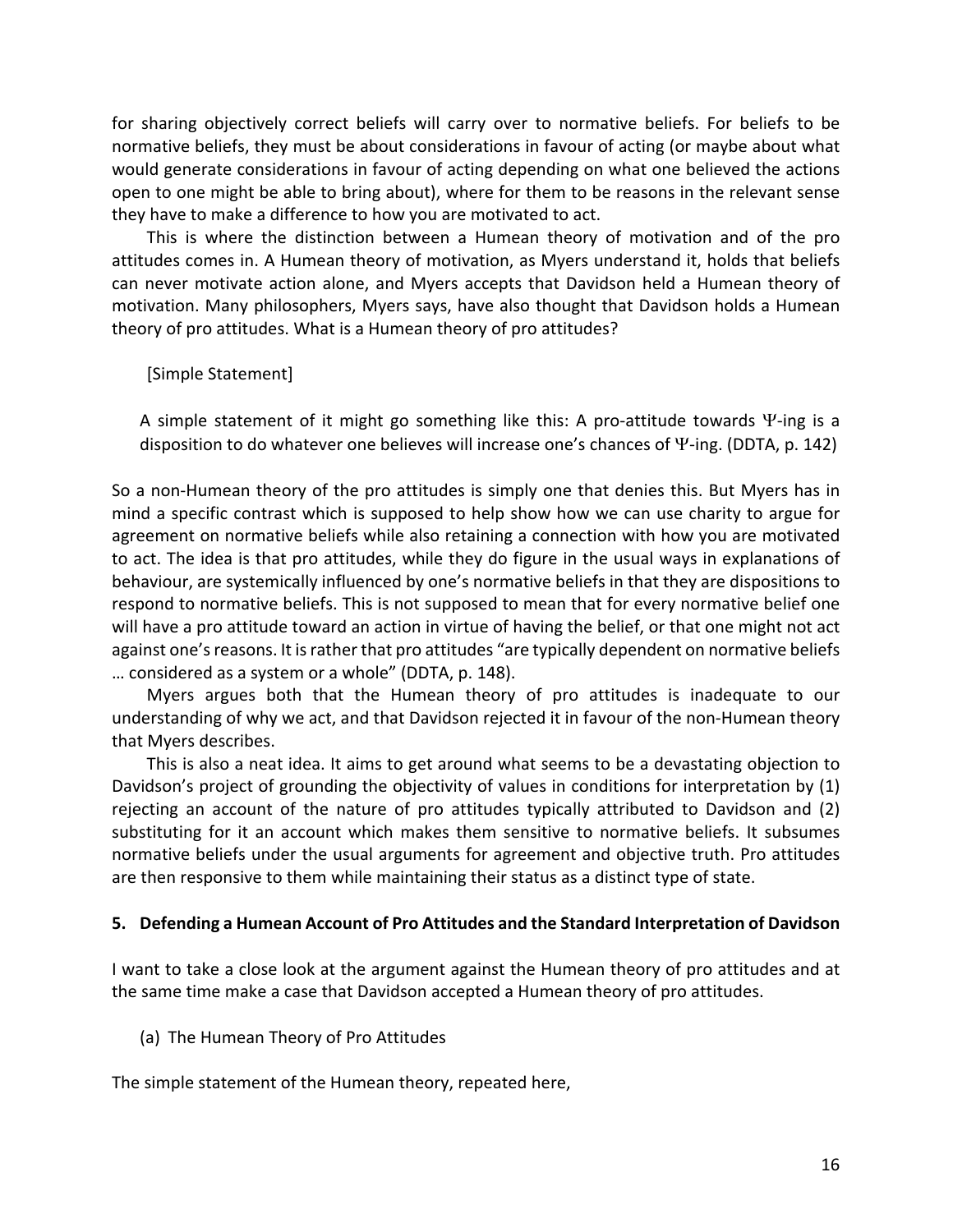[Simple Statement]

A simple statement of it might go something like this: A pro-attitude towards  $\Psi$ -ing is a disposition to do whatever one believes will increase one's chances of  $\Psi$ -ing. (DDTA, p. 142)

seems obviously inadequate. I doubt any modern philosopher of action would endorse it. First, not all of our desires (let this stand in for pro attitudes in general excepting intentions) are directed towards action and in fact it is doubtful that very many of our non-instrumental desires are directed at particular actions or at action types. What is wanted is a general characterization of the role of desire in relation to action, not an account of desires directed specifically toward action. These are typically derived from other desires. Second, we have many desires. Some conflict outright and others conflict in the light of what we believe. Their influence on action is mediated by our other beliefs and desires (and how we rank them) and crucially by intention. However one characterizes the functional role of desire, it cannot be simply in terms of a disposition to do something when one sees it as promoting the object of the desire. This is something that Davidson was clear about from his earliest work in the philosophy of action. So *if* [Simple Statement] *were all the Humean theory could come to*, then I agree that it is false and that Davidson was not a Humean about pro attitudes. But I think most modern self-identified Humeans about pro attitudes would claim that [Simple Statement] does not adequately characterize their view.

Myers argues against [Simple Statement] by example. Is my desire to win at chess a disposition to do whatever I believe will increase my chance of winning at chess? If this means that winning is taken to be a commitment that trumps all others, obviously not. I could win by playing weak opponents, but instead I play credible opponents. Myers imagines a Humean responding that the content of the desire is underspecified, and that includes winning against credible opponents. But couldn't I do that by unnerving them? Myers imagines the Humean invoking another pro attitude to maintain a reputation for fair play. Against this, he says:

That seems just false to me. I think it is perfectly possible that I may actually not be disposed to unnerve my opponents because I see no way at all in which defeating my opponents by unnerving them would respond to the reasons I believe I have for wanting to win at chess against credible opponents in the first place. For example, I may believe it is a good thing to develop skills of the sort required to win at chess against credible opponents, and it may be true of me that I wouldn't have any desire to play chess at all if I didn't have this belief. If such is indeed the case, and I believe defeating my opponents by unnerving them would not require skills of the sort that I believe I have reason to develop, then why would I be even the least bit disposed to try to unnerve them, even if I did believe that doing so would increase my chances of defeating them? (DDTA, p. 145)

Myers does raise the question whether "this is really the only or the best way to avoid the [Simple] Humean view," and notes that "Davidson himself might be enlisted in support of this worry, for when he discusses cases like one's desire to win at chess, his suggestion is that the content of the pro attitude is probably conditioned not by one's normative beliefs but by other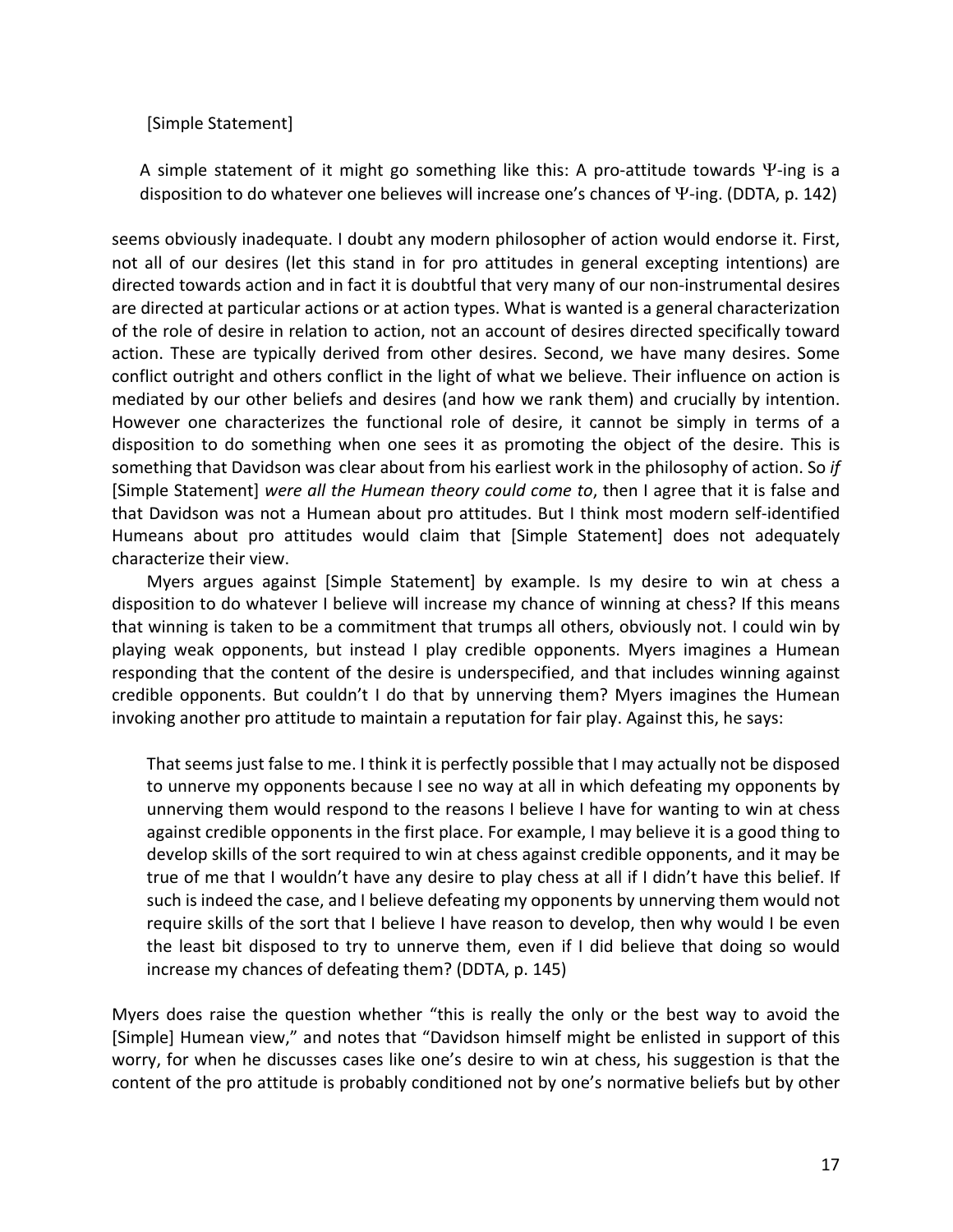pro-attitudes that one has" (DDTA, p. 145). The passage, from "Representation and Interpretation," I think, is this:

Ordinary desires like wanting to win at chess compete with further values, they are conditioned by experience, and grow stale with repeated frustration.20

But Myers sees "no plausible way to develop" (DDTA, p. 146) the idea that avoids the problems already raised. I think that there is a plausible way to develop it and that it is what Davidson had in mind all along.

First, though, Davidson does not say that pro attitudes affect each other's content. He says that desires compete against each other, and this is the key to the whole puzzle. For desires as such are not commitments to action. This is a lesson from "How is Weakness of the Will Possible?"<sup>21</sup> It is rather that they each have their weights, and their weights together with one's beliefs about the likelihood of their being satisfied on the condition that one performs one or another action open to one, determines what one intends, if all goes well. Decision theory, which introduces the notion of a preference ranking and degree of belief, makes this more precise. Suppose you are faced with a range of possible actions that you could undertake,  $\alpha_1$ ,  $\alpha_2$ ,  $\alpha_3$ , ...,  $\alpha_n$ . Suppose for each action there are a range of possible outcomes relevant to your desires, O<sub>i1</sub>,  $O_{12}$ ,  $O_{13}$ , ...  $O_{\text{im}}$ , where 'i' is replaced by the index for the action,  $\alpha_i$ .<sup>22</sup> Suppose for simplicity that the outcomes are sufficiently finely specified to each speak to a particular desire (or perhaps in some cases to none).<sup>23</sup> Each outcome can then be assigned a number,  $V(O_{ij})$ , that represents the weight of the desire to which it speaks (if it does, and zero if to none), positive or negative, depending on whether it is satisfied (value) or frustrated (disvalue), in accordance with their overall ranking among desires. The value that this contributes to performing action  $\alpha_i$  is weighted by the subjective probability of (degree of belief or confidence in) that outcome obtaining given that you perform  $\alpha_i$ . The expectation value, EV( $\alpha_i$ ), of the action, is the sum of the values of the possible outcomes weighted by their subjective probability.

 $EV(\alpha_i) = \sum_{j=1}^{m} P(O_{ij})V(O_{ij})$ 

The action with the highest expectation value is the one it is rational to choose, if there is a highest, and if there are ties, then it is rational to choose any of them. The choice is represented by the formation of an intention, which is a commitment to performing the action, a pro attitude whose conditions of satisfaction require it to bring about the action it aims at in accordance with a plan the agent has at the time of acting. This gives us a more sophisticated Humean account of

<sup>20</sup> Davidson, "Representation and Interpretation," p. 89.

<sup>&</sup>lt;sup>21</sup> Davidson, "How Is Weakness of the Will Possible?"

<sup>&</sup>lt;sup>22</sup> An outcome is possible if its subjective probability on the action being performed is greater than zero.<br><sup>23</sup> This avoids independent calculation of the value of each outcome as a sum of the desires it satisfies and

frustrates. If there is no way of dividing the possible outcomes compatibly with this in a way that does not require for one or more outcomes that they speak to more than one desire, then we assign a value to that outcome that is the sum numbers representing their weight, positive and negative, relative to the totality of one's desires. Of course, we idealize in assuming all desires have a weight at the outset. But in the crucible of choice they must be assigned a weight and so the account of the conditions for rational choice remains the same.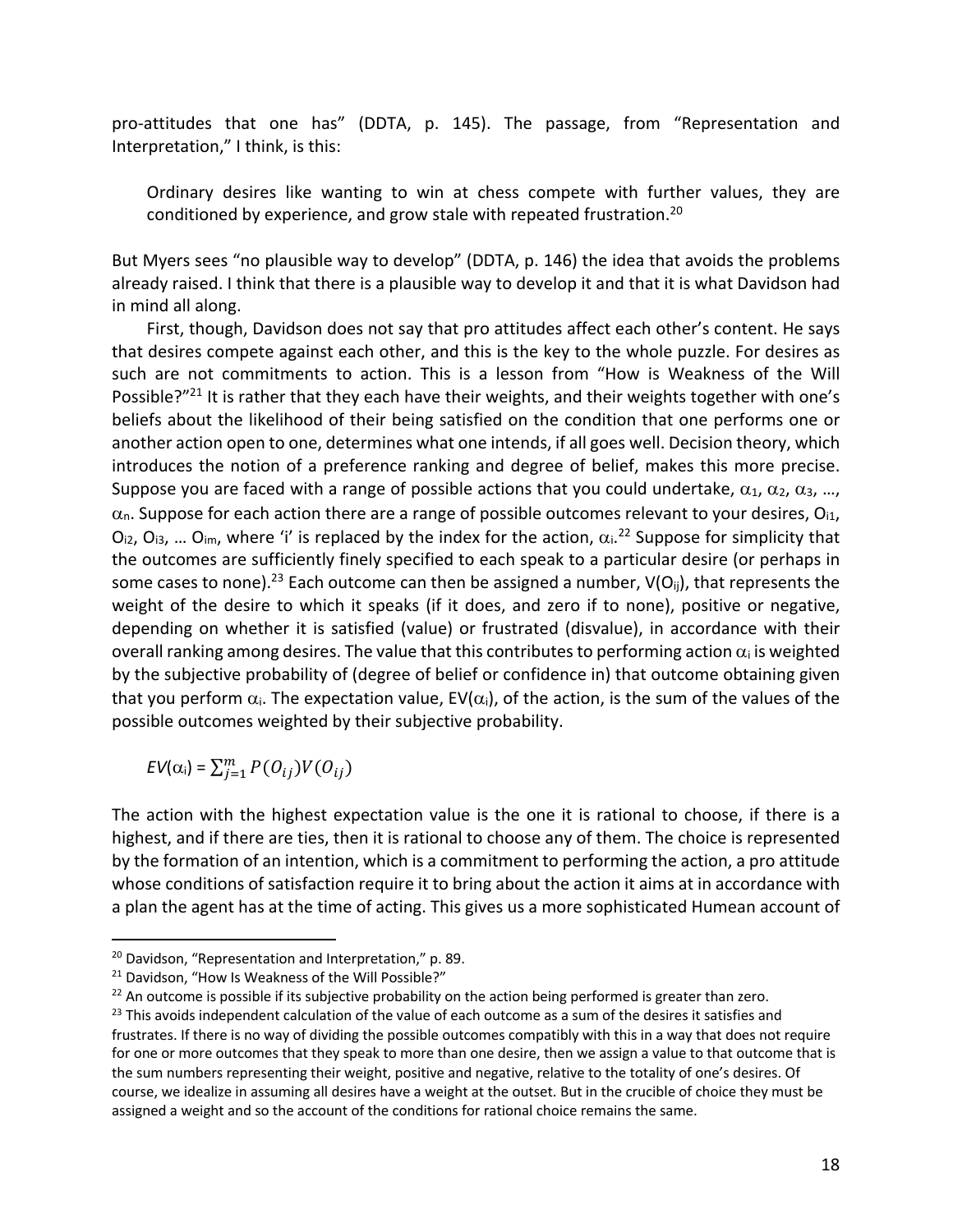the functional role of desire in the production of action. We do not say that a desire is a disposition to do whatever it takes to satisfy it. We say that a desire in an ideally rational agent contributes to the determination of commitments to action in the way specified above.

How does this apply to the case of playing chess? Playing chess is a determinable. Some aspects of the determinate form are (in part) up to you. Two varieties are what we might call unnerving chess play and fair chess play, conceiving both as aiming at winning. Suppose for simplicity that these are the only two options, and that there are no other outcomes besides the instances of the one or the other form of chess. Suppose that you want to develop skills of the sort required to win against credible opponents (in fair play), and that this is higher in your preference ranking than any desire or conjunction of desires that might be satisfied by unnerving chess, and that you believe it quite likely that playing against credible opponents with the aim of winning will lead to developing skills of the sort needed to win against credible opponents, while the probability is very low in the case of unnerving chess. Suppose that it no more likely that in playing unnerving chess you would satisfy whatever other desires might thereby be satisfied. Then the expectation value for fair chess play is higher than unnerving chess play. The decisiontheoretic Humean theory predicts that if you are rational you will not have any disposition to play unnerving chess. For having a *disposition to act* is *to have an intention to act*.

Is it able to explain the sense in which trying to unnerve your opponent would not "speak to the reasons you have for wanting to win at chess," namely, "it is a good thing to develop the skills of the sort required to win at chess against credible opponents"? The answer the sophisticated Humean gives is that the evaluative judgement is itself an expression of an antecedent pro attitude, which has its weight in tacit practical deliberation. Relative to it unnerving chess play is not seen as an action type that will promote satisfying the pro attitude. Thus, unnerving one's opponent does not speak to the reasons you have for wanting to win at chess.

This is a Humean theory to the extent to which we say: and that is all there is to it. You have the preferences, and the rest flows from that. Your beliefs provide the weighting for the ends open to you to pursue in deciding what is best. There is no reasoning your way to acquiring or giving up preferences that does not start with other preferences (which could be higher-order preferences as well as first-order preferences), and no legitimate rational influences on them other than through practical reasoning grounded in your basic preferences. Your normative beliefs, beliefs that give considerations in favour of action, are simply expressions of your pro attitudes or the result of inference from them together with what you believe about the world (and so you can make mistakes).<sup>24</sup> For desires, they would be what Davidson calls prima facie judgements in "How is Weakness of the Will Possible?". For a simple desire to experience the taste of curry chicken, the judgement is that experiencing the taste of curry chicken is good insofar as it is experiencing the taste of curry chicken. When we consider actions that bear on the satisfaction or frustration of many desires, the judgements about those actions will be relative to all the considerations taken into account in reaching a judgement that it is good or bad. When we have taken all relevant considerations into account and all the options open to us, we reach

 $24$  I assume that being a normative belief requires a constitutive connection to motivation. There are beliefs that have norms in their content that are not normative in this sense, e.g., beliefs about what one legally ought to do. The Humean claims only that where there is a constitutive connection between normative belief and action it is because the belief expresses a pro attitude.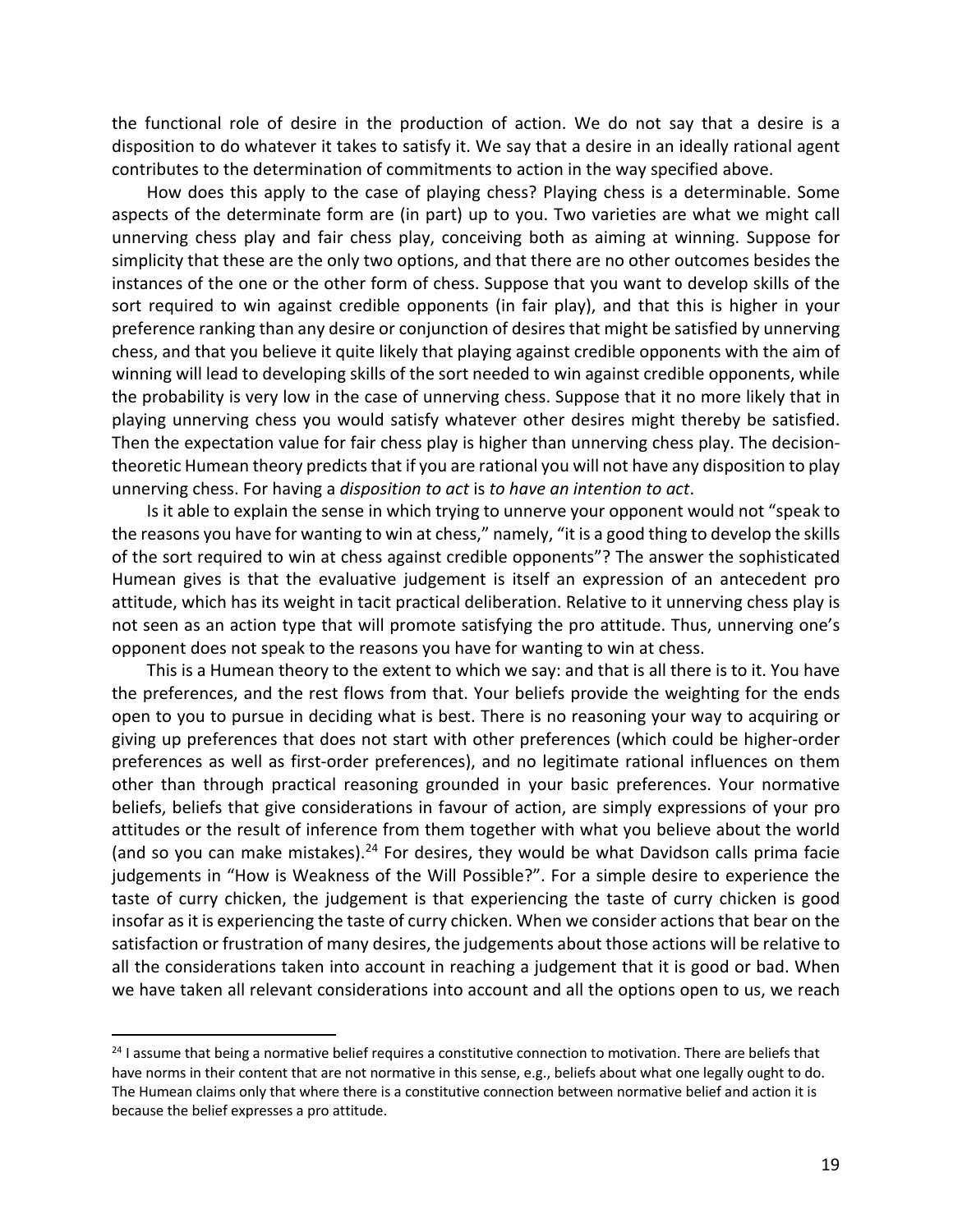a judgement that corresponds to the judgement that the expectation value of one action is higher or at least as high as any other. The unconditioned judgement expresses the formation of an intention.

It is certainly possible to modify this view by holding that not all normative judgements are expressions of pro attitudes and that some of those are ones to which pro attitudes are systemically sensitive. Then the argumentative strategy could be resumed. So it might still be open to defend Davidson in the way suggested.

(b) Was Davidson a Non-Humean?

But is that Davidson's view? I have some doubts about that. First, Davidson did endorse decision theory. In his later work he aimed to integrate decision theory into his account of how the interpreter could work his way into the language and thought of another speaker without presupposing prior knowledge.<sup>25</sup> This leaves it open that he might have rejected the claim that normative or evaluative judgements express pro attitudes. But, second, Davidson at one point says explicitly that evaluative judgements express pro attitudes (emphasis added):

**The natural expression of his desire [wanting to improve the taste of the stew] is, it seems to me, evaluative in form; for example, 'It is desirable to improve the taste of the stew', or 'I ought to improve the taste of the stew'.** We may suppose different pro attitudes are expressed with other evaluative words in place of 'desirable'.

**There is no short proof that evaluative sentences express desires and other pro attitudes in the way that the sentence 'Snow is white' expresses the belief that snow is white.** But the following consideration will perhaps help show what is involved. If someone who knows English says honestly 'Snow is white', then he believes snow is white. If my thesis is correct, someone who says honestly 'It is desirable that I stop smoking' has some pro attitude towards his stopping smoking. He feels some inclination to do it; in fact he will do it if nothing stands in the way, he knows how, and he has no contrary values or desires. **Given this assumption, it is reasonable to generalize: if explicit value judgements represent pro attitudes, all pro attitudes may be expressed by value judgements that are at least implicit.**<sup>26</sup>

This was Davidson's view in 1978. I think it is plausible to think this was his view in earlier work as well. It is very natural to read "How is Weakness of Will Possible?" from 1970 in the light of this thesis, and it would explain why in early work he sometimes mentioned normative judgements as among the pro attitudes, thinking that they represented pro attitudes and so were a typical way of expressing them. Did Davidson change his mind after 1978?

I think there are two main considerations that Myers advances, aside from the interpretation helping to make a better case for Davidson's argument that we must share values as well as beliefs.

<sup>&</sup>lt;sup>25</sup> Davidson, "A Unified Theory of Thought, Meaning, and Action"; Davidson, "Expressing Evaluations"; Davidson, "The Structure and Content of Truth."

 $26$  Davidson, "Intending," p. 86, emphasis added.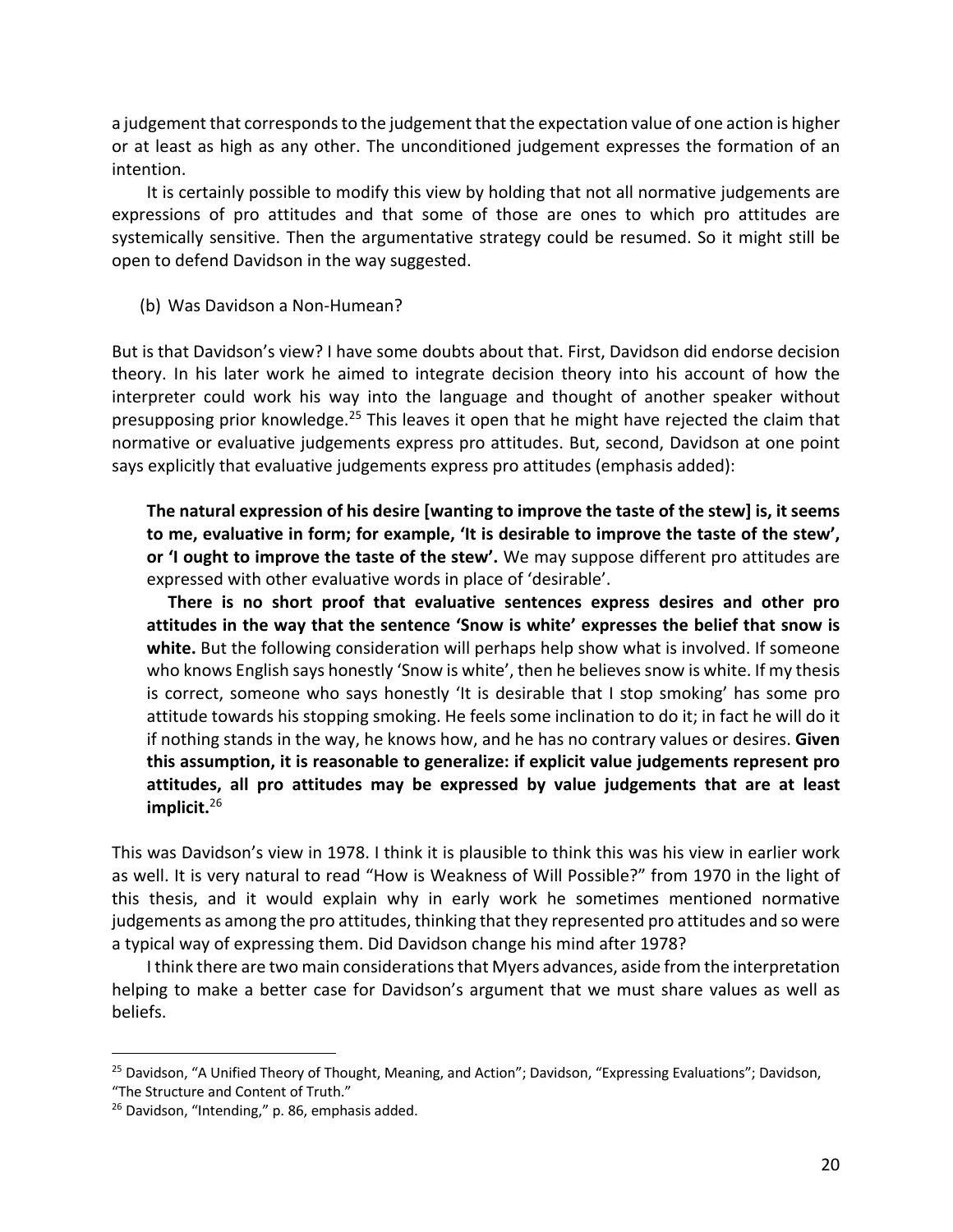The first is a passage from "Expressing Evaluations," which Myers claims shows that "Davidson is careful to make it clear that he thinks it would be a distortion to identify normative beliefs and pro-attitudes" (DDTA, p. 141). The passage is (numbering added):

What is the difference between embracing an evaluative sentence and embracing a descriptive sentence? We have already made the obvious observation that embracing the sentence 'It would be good if poverty were eradicated' is closely related to valuing the proposition that poverty is eradicated. But we can also put this by saying: embracing the sentence 'It would be good if poverty were eradicated' is much like wanting or desiring the sentence 'Poverty is eradicated' to be true. ... So there is a clear asymmetry between embracing an evaluative sentence and embracing the embedded descriptive sentence, an asymmetry that becomes apparent when a piece of practical reasoning is put into words.

It is possible, however, to represent this asymmetry in quite a different way. We have been considering **[1] the contrast between embracing an explicitly evaluative sentence and embracing a descriptive sentence.** But we could instead contrast two different attitudes, belief and desire, as directed to the same sentence (or proposition). This comes out as **[2] the contrast between wanting 'Poverty is eradicated' to be true, and believing it to be true, or the contrast between wanting poverty to be eradicated and believing it has been.** Which of these two contrasts **[[1] or [2]]** or asymmetries we take as basic will, I suggest, make all the difference to our study of the relation between valuing and language. Most studies of this relation concentrate on the **first contrast [1]**, which depends on the use of explicitly evaluative sentences — sentences that 'say' that something is desirable or good or obligatory. **Such an approach [1] encourages one of two distortions: either desire is seen as a special form of belief, a belief that certain states or events have a moral or other kind of value, or are obligatory, etc.; or evaluative sentences are thought to lack cognitive content.** The first of these views makes evaluation too much like cognition; the second bifurcates language in an unacceptable way by leaving the semantics of evaluative sentences unrelated to the semantics of sentences with a truth value. $27$ 

Here, it seems to me, Davidson is saying that contrasting embracing an evaluative sentence with embracing a descriptive sentence leads people to think of the former as just a special form of belief or to deny that evaluative sentences have content. Those are the two distortions. So I don't think he is here saying that evaluative sentences don't express pro attitudes or that it is a distortion to identify normative beliefs with pro-attitudes. Instead, it seems that he is concerned with the question of how to characterize an asymmetry which is expressed in one way with the contrast between embracing evaluative sentences and descriptive sentences. On the previous page, in fact, he says, "We understand a person when we are able to explain his or her actions in terms of intentions, and the intentions in terms of beliefs and evaluative attitudes."28 Here 'evaluative attitude' is slotted into the position of pro attitude in earlier writing. Further down the page, he writes,

 $27$  Davidson, "Expressing Evaluations," pp. 25-26, emphasis added.

<sup>&</sup>lt;sup>28</sup> Davidson, "Expressing Evaluations," p. 24.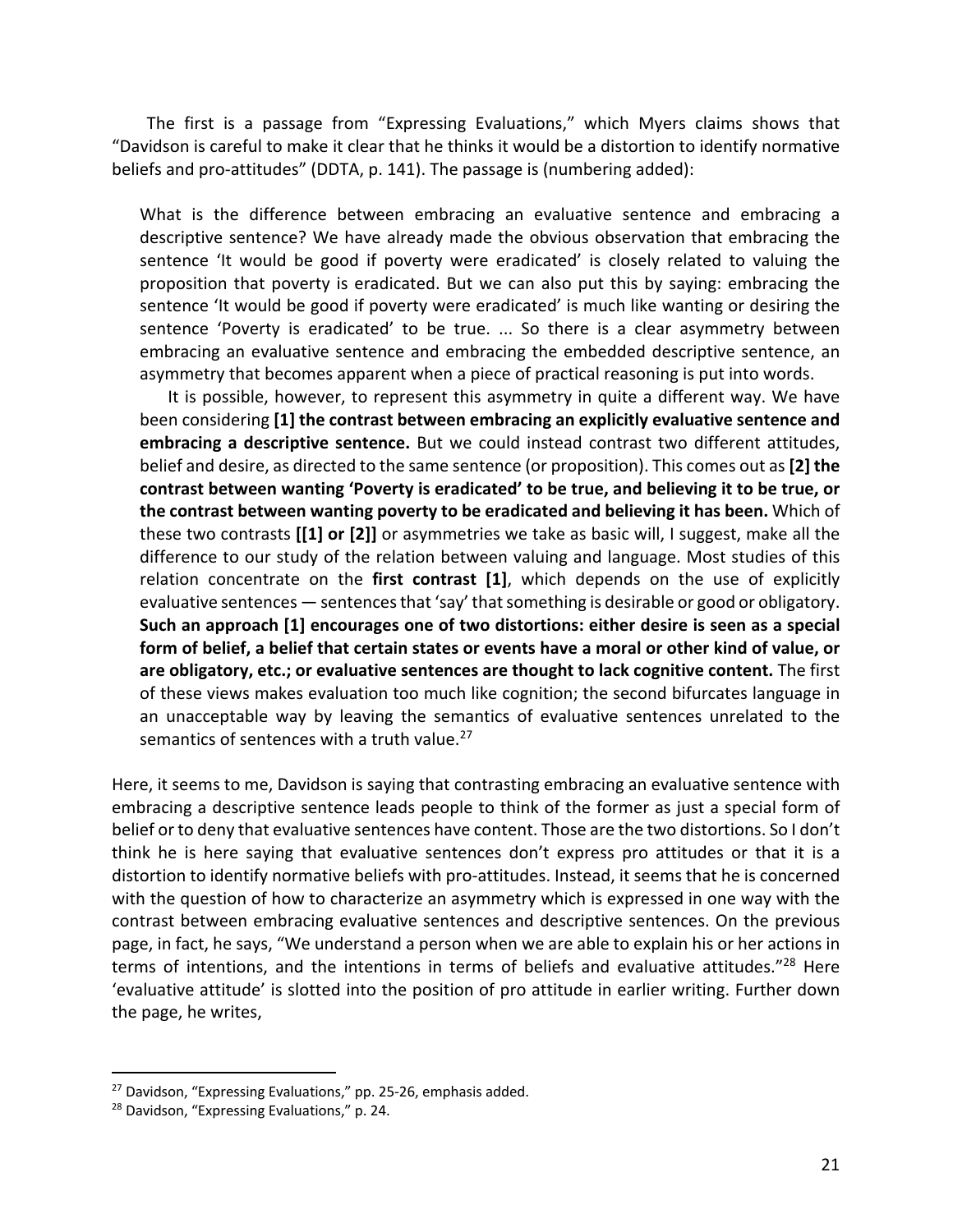On the one hand, we may think of a person who puts a positive value on the eradication of poverty as embracing or accepting the sentence 'It would be good if poverty were eradicated'. Embracing or accepting an evaluative sentence is to valuing what holding a descriptive sentence true is to belief. In fact there seems no reason not to use the words 'embrace' or 'accept' in both cases: to embrace an evaluative sentence is to value a certain proposition; to embrace a descriptive sentence is to believe a certain proposition.<sup>29</sup>

If 'evaluative attitude' is standing in for pro attitude, and putting a positive value on the eradication of poverty or valuing a proposition is an evaluative attitude, then this seems to show that Davidson thinks that to have a pro attitude is to embrace an evaluative sentence. Plausibly, embracing an evaluative sentence is being willing to utter it sincerely. So a sincere utterance of 'It would be good if poverty were eradicated' is an expression of a pro attitude toward eradicating poverty. The point of the passages following this (the ones first quoted from above) seems to be to urge that we can shift from this way of drawing the contrast to talking of desiring or believing a sentence true. It is not that it is a mistake but that it can be misleading. This reinforces the impression that evaluative sentences are to be thought of as expressing pro attitudes. For what now goes proxy for embracing an evaluative sentence is desiring a descriptive sentence to be true. So far as I can tell, nothing in the rest of the essay contradicts this. Notably, the passage concerned with shared values starts with, "As with belief, so with desire or evaluation."30 So here at least it seems clear he is arguing that it is shared desires that are required for interpretation — evaluations are expressions of them. This also fits the manner in which he argues because the main novelty is integrating Bayesian decision theory into the interpreter's practice, which requires simultaneous assignment of contents to beliefs and desires. At the end, he adds this:

But what about explicitly evaluative sentences, sentences about what is good, desirable, useful, obligatory, or our duty? The simplest view would be, as mentioned before, to identify desiring a sentence to be true with judging that it would be desirable if it were true  $-$  in other words, to identify desiring that 'Poverty is eradicated' be true [which rests on a desire that poverty be eradicated] with embracing the sentence 'It is desirable that poverty be eradicated'. And it is in fact hard to see how these two attitudes can be allowed to take entirely independent directions. On the other hand, there is a point to having a rich supply of evaluative words to distinguish the various evaluative attitudes clearly from one another: judging an act good is not the same as judging that it ought to be performed, and certainly judging that there is an obligation to make some sentence true is not the same as judging that it is desirable to make it true. For these and further reasons, there is no simple detailed connection between our basic preferences for the truth of various sentences and our judgments about the moral or other values that would be realized if they were true.<sup>31</sup>

But he is not saying here that evaluative sentences, when embraced (when one is willing to sincerely utter them), do not express pro attitudes, but only that desire is not always the right

<sup>&</sup>lt;sup>29</sup> Davidson, "Expressing Evaluations," p. 24.

<sup>&</sup>lt;sup>30</sup> Davidson, "Expressing Evaluations," p. 36.

<sup>&</sup>lt;sup>31</sup> Davidson, "Expressing Evaluations," p. 37.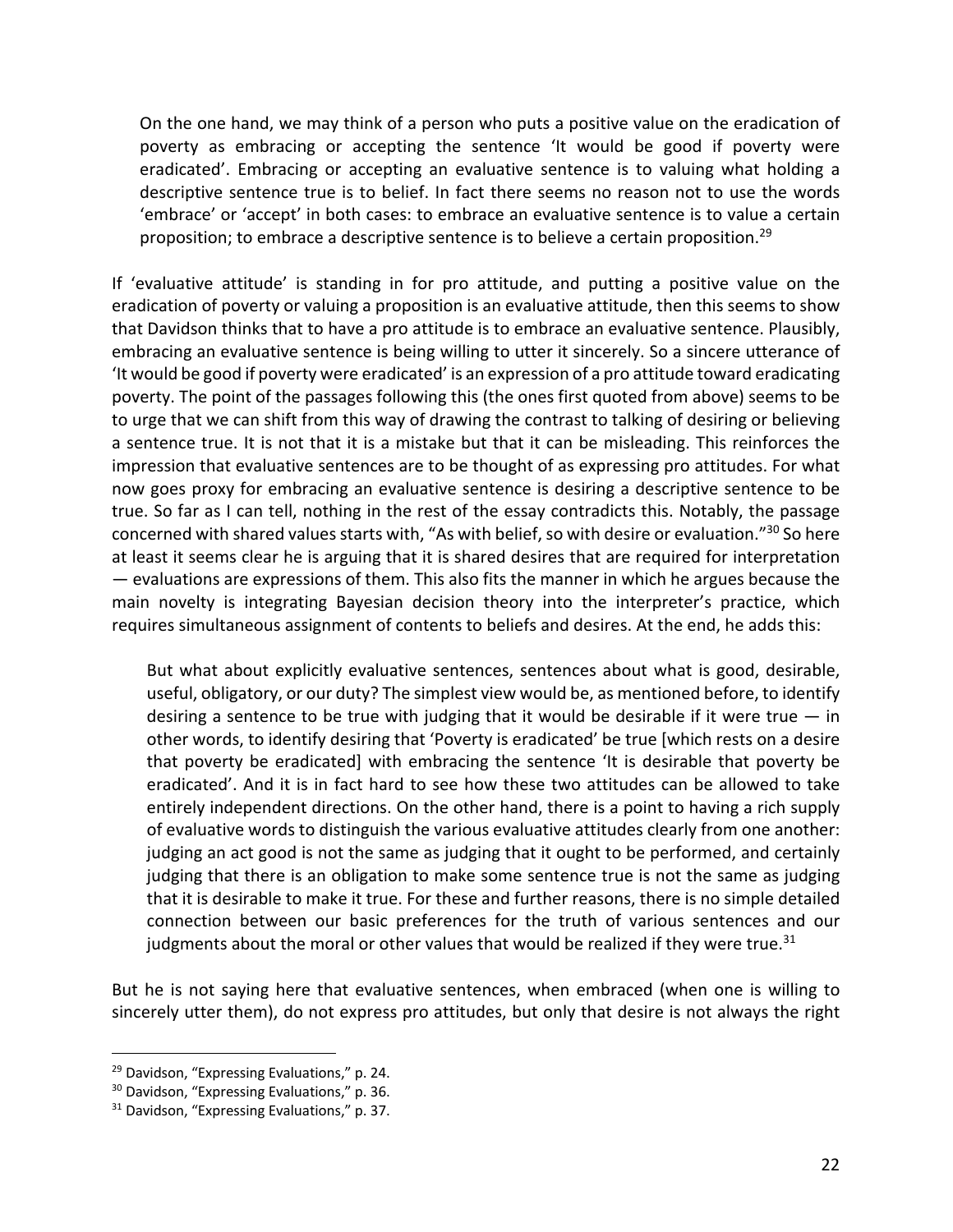evaluative attitude (right pro attitude) to associate with an evaluative sentence. One might wonder about his saying that "it is hard to see how these two attitudes can be allowed to take entirely independent directions." Is this the suggestion that the evaluative judgements constrain the pro attitudes? But this doesn't fit how he goes on, where the point is that there are different evaluative attitudes (pro attitudes) expressed by different evaluative words, or with the earlier discussion in the same paper. So on balance it seems to me that these passages in "Expressing Evaluations" support the view that Davidson has not changed his mind between 1978 when "Intending" was published and 1984 when "Expressing Evaluations" was published. Is there evidence that he had a change of mind in later papers?

Another bit of textual support<sup>32</sup> that might be brought to bear is Davidson's remark in "The Problem of Objectivity" first published in 1995.

I come now to some further aspects of holism: intra-attitudinal and inter-attitudinal. The first concerns the relations among the various beliefs, within the category of belief, or the relations among desires, within the category of desire. The second concerns the relations between one category of thought or judgement and another: for example, the relations between beliefs and desires.<sup>33</sup>

The question is what is meant by holistic intra-attitudinal constraints among desires as opposed to beliefs. Unfortunately, although Davidson goes on to give examples of holistic intra-attitudinal constraints for beliefs, he does not give any examples for desires. Myers suggests that if we take a Humean view of pro attitudes, it could not come to much. This might be a reason to think Davidson rejected a Humean view of the pro attitudes. But, first, it is not clear that rejecting a Humean view helps with intra-attitudinal holistic constraints because what that seems to get us, on the non-Humean view that Myers champions, is inter-attitudinal constraints. And, second, there may be some plausible candidates for holistic intra-attitudinal constraints on a Humean view. First, there is the requirement that desire be ranked (which can in general include ties) but more specifically that desires whose contents conflict outright be ranked strictly so that one is preferred to the other. Second, there are rationality requirements on preferences, such as transitivity. Third, it is plausible to require that if one desires one thing and one knows another thing is required for it, one desires in that respect the other thing. If we extend the thought to all pro attitudes including intentions, then we get further intra-attitudinal constraints since intentions are constrained to be consistent with one another and obey principles like Michael Bratman's agglomeration principle, if you rationally intend to A and rationally intend to B, you

 $32$  Myers writes, "It must be acknowledged that Davidson's insistence on intra-attitudinal as well as inter-attitudinal holism and his suggestion that the contents of one's pro-attitudes are typically conditioned by other pro-attitudes that one has would seem to indicate that he favors an account of pro-attitudes along something like these lines over the more Scanlonian sort of account that I am recommending" (DDTA, 146). Myers's response is to say that when Davidson "asserts that the contents of one's pro-attitudes are typically conditioned by other pro-attitudes that one has" he is including loosely normative beliefs because he thinks they influence pro attitudes, and "[w]hat he should say is that their contents are typically conditioned by one's normative beliefs, and that the appearance of intra-attitudinal holism is just a reflection of this underlying reality" (DDTA, 146). The thought is that insisting on intra-attitudinal holism is puzzling unless read as a sloppy expression of a non-Humean view of pro attitudes.<br><sup>33</sup> Davidson, "The Problem of Objectivity," p. 13.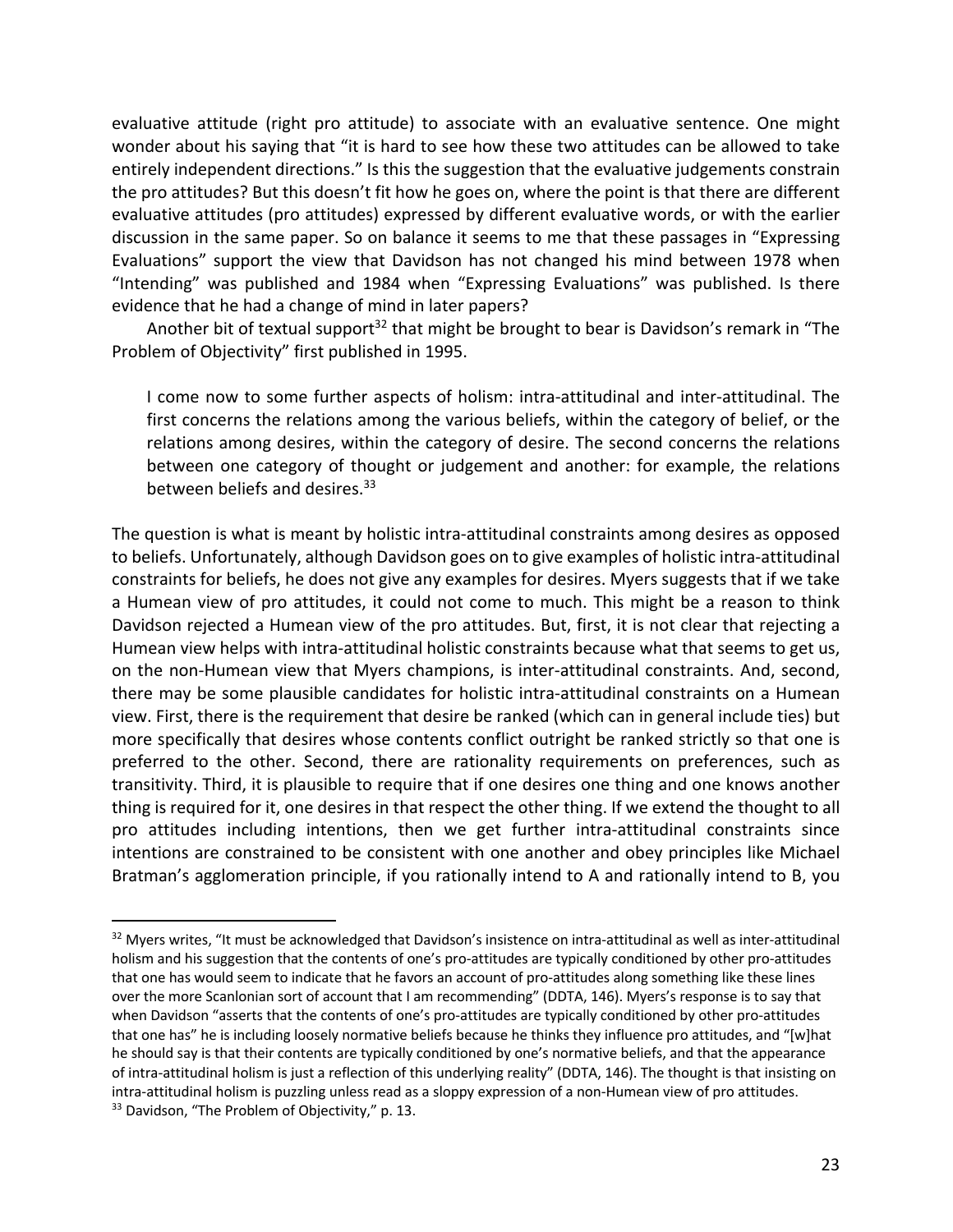can rationally intend to A and B.<sup>34</sup> Did Davidson intend more than this? It is hard to say, but it does not seem to me that we need to appeal to a non-Humean theory of pro attitudes to make sense of what he says here.

## **6. Afterthoughts**

One might say: fine, it is unclear whether *Davidson* endorsed the non-Humean view. But *it is not inconsistent* with general Davidsonian principles. And it could be combined with a commitment to decision theory as a framework for understanding action with the proviso that normative beliefs are to be conceived of as having their content fixed independently and the system of pro attitudes constitutively aim at a world endorsed by normative belief. I think one might still worry about the argument for shared norms, at least norms beyond those of practical and theoretical rationality.

First, it is not clear that normative beliefs about particular actions or events or states of affairs are direct responses to properties of goodness or badness or rightness or wrongness of objects in the environment, and it is not clear that they have to be for us to understand others as having normative beliefs. When we judge some particular thing wrong, often it is because we bring to bear a principle that applies to the case. Sticking pins in people is wrong because it causes harm. The moral principle is not to cause any moral agent or patient gratuitous harm. The properties we respond to are pin pricks and harms (if 'harm' is a moral term, we can replace it with one more purely descriptive). The badness of the action is *derived* from that and the principle. So we don't get, I think, the conclusion that most of someone's normative beliefs are true because filling in the content of the concept of good or bad (along whatever dimensions are relevant) requires triangulating on those properties in particular. We can think of them rather as functional concepts in the sense that those who deploy them allow principles in which they are used to guide their behaviour in certain ways. But we have relatively free play with what the principles are in which those functional concepts are deployed. So we could find the same functional concepts deployed in relation to different properties in the world than we deploy them in response to, and so interpret others as having normative concepts of various sorts but employing them in different principles. It is hard to see why this would block successful interpretation. One might argue that the relevant normative concepts we deploy are not like that, but that they are not like that doesn't fall out of the methodology of interpretation. It would need an independent argument.

Second, there are sociopaths who have little use for many of our normative concepts, except to keep track of what we are likely to do given what we say. We can easily imagine a group of them retiring to an island to run a society in accordance with sociopathic principles. They would not have any use for many of our normative concepts. Suppose that their children are also sociopaths (maybe it is genetic, maybe cultural). Over the generations they lose most of the normative vocabulary that we use. I submit there would be no very great difficulty in interpreting them upon reestablishing contact. But we would not find them sharing normative beliefs with us except for those having to do with prudential and epistemic rationality. So, again, sharing

<sup>34</sup> Bratman, "Davidson's Theory of Intention"; Bratman, *Intention, Plans, and Practical Reason*, pp. 134-138.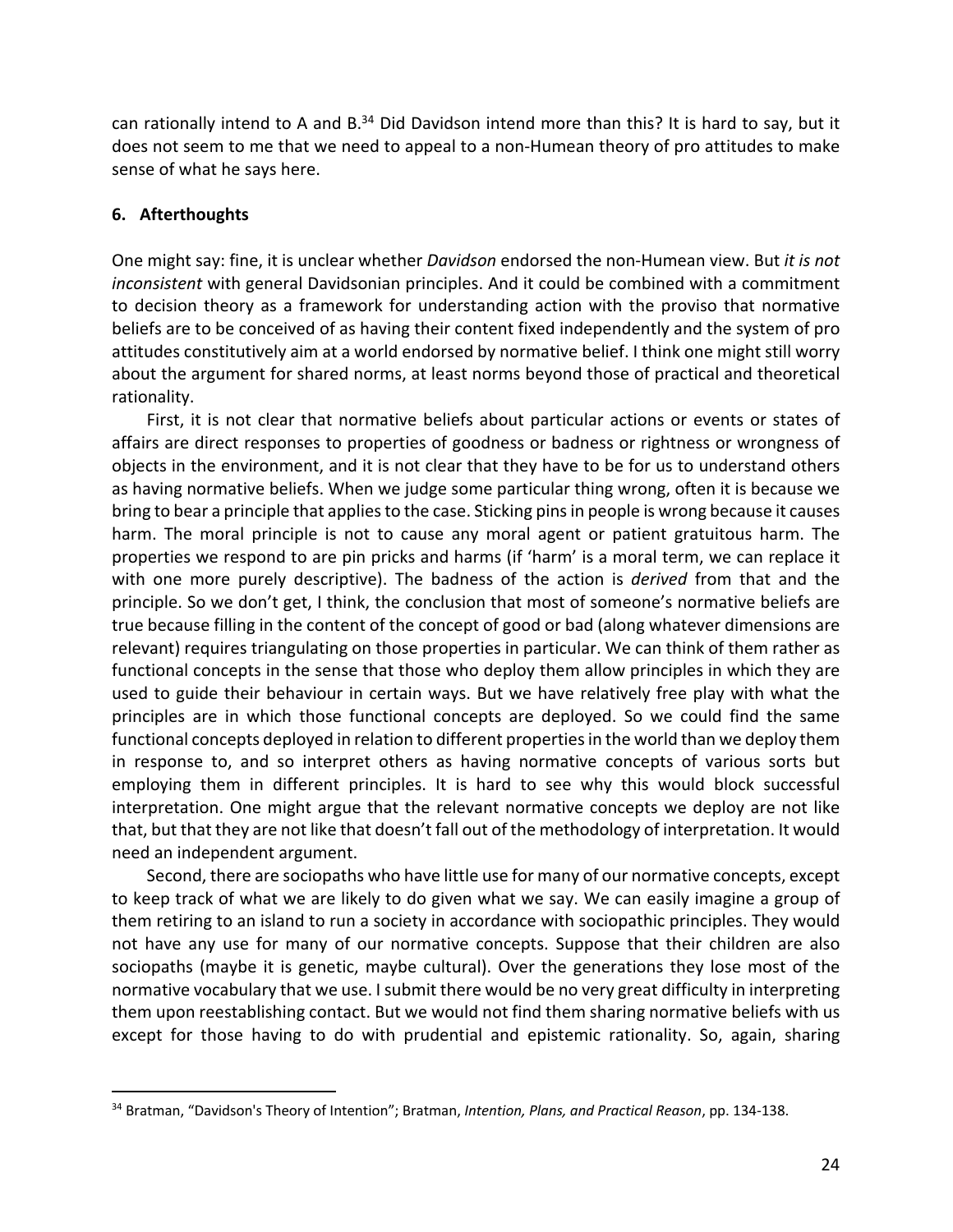normative beliefs beyond those pertaining to rationality does not appear to be a requirement on interpretation.

In the first case, this is because we can imagine interpreting people with different principles, locating the concept by its functional role; in the second case, this is because we can imagine interpreting people who simply lack many of the normative beliefs we have because they don't share the concepts with us.

# **7. Summary**

There were two main issues I raised concerning the triangulation argument. The first is about the role of [Determination] in the argument. It looks as if it stands in need of an argument. I think Davidson gave one. But that needs a defence of the thesis that language is required for thought. But that seems to require the conclusion that linguistic triangulation is the only context in which the concept of objectivity can be deployed. But that rests on [Determination]. So we have a dialectical circle, and this one looks like it leaves everything hanging in the air. The second is whether there is a crucial addition to the objective facts in the case of a pair as opposed to a solitaire that makes determinate thought and possession of the concept of objectivity possible. I suggested that if we find that a solitaire's embedding in her environment did not provide enough structure to fix determinate (enough) thought contents in the sense that there were possible interpretations that were too far from the canonical, then we should be able to construct equally radical interpretations for pairs.

There were likewise two main issues for the non-Humean account of pro attitudes. The first was that a decision-theoretic conception of the Humean view appears to be able to handle the cases that are supposed to give problems for the Humean. The second was whether Davidson endorsed a non-Humean view. I argued that there are texts in which it seems clear that he endorsed a Humean view of the pro attitudes and that other texts that might seem to support his accepting a non-Humean view on a closer look either support attributing to him a Humean view or are not decisive.

## **Acknowledgements**

I would like to thank Claudine Verheggen, Robert Myers, and Olivia Sultanescu for helpful comments and questions.

# **References**

## Bratman, Michael

1985 "Davidson's Theory of Intention," in *Actions and Events: Perspectives on the Philosophy of Donald Davidson*, edited by Ernest LePore. Oxford: Blackwell, pp. 14-28.

#### Bratman, Michael

1987 *Intention, Plans, and Practical Reason*. Cambridge, Mass.: Harvard University Press.

## Davidson, Donald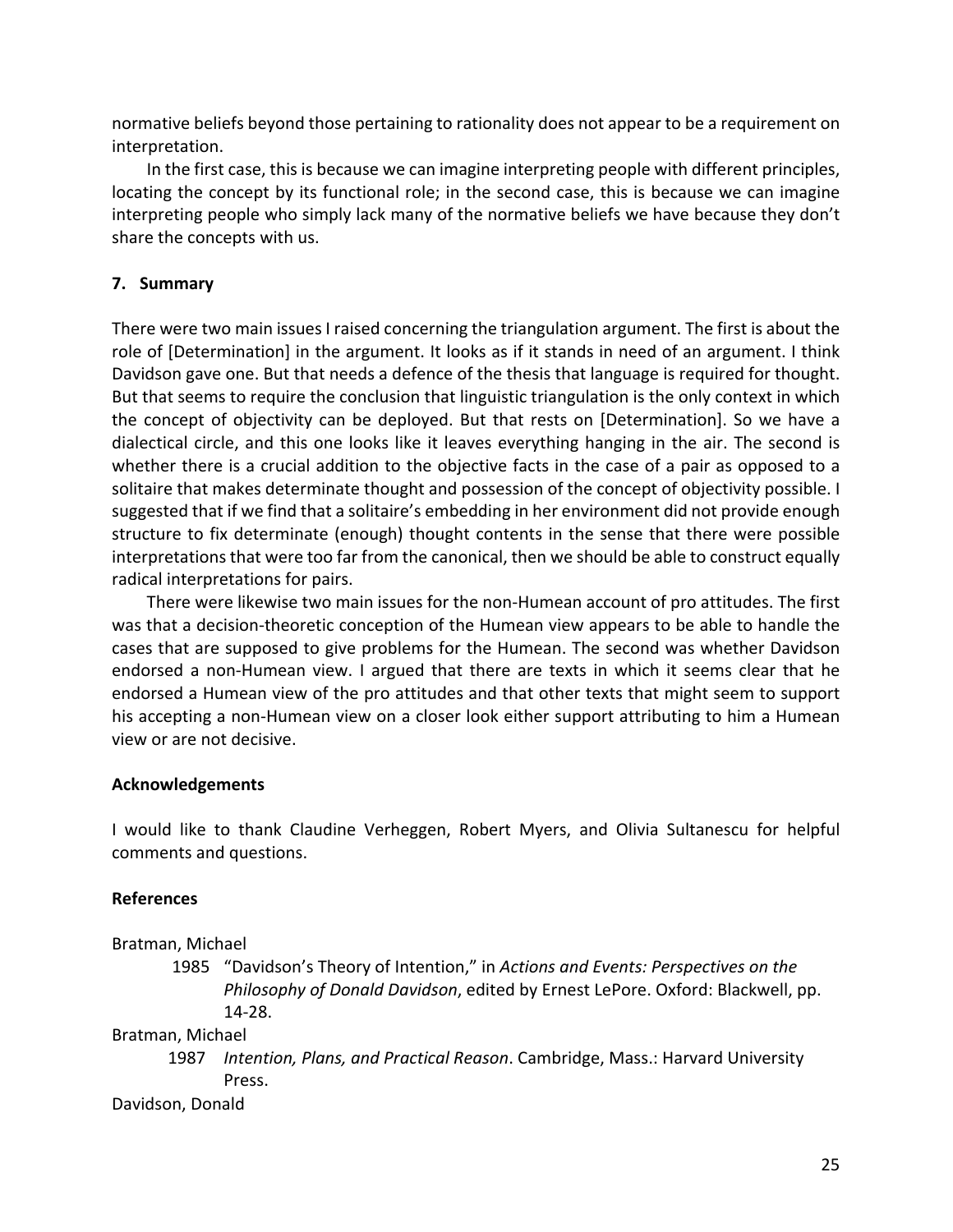1969 "How Is Weakness of the Will Possible?," in Davidson 1980, pp. 21-42. Davidson, Donald 1970 "Mental Events," in Davidson 1980, pp. 207-227. Davidson, Donald 1975 "Thought and Talk," in *Inquiries into Truth and Interpretation*. New York: Clarendon Press, pp. 155-170. Davidson, Donald 1978 "Intending," in Davidson 1980, pp. 83-102. Davidson, Donald 1980 "A Unified Theory of Thought, Meaning, and Action," in Davidson 2004, pp. 151- 166. Davidson, Donald 1980 *Essays on Actions and Events*. New York: Clarendon Press. Davidson, Donald 1982 "Rational Animals," in Davidson 2001, pp. 95-105. Davidson, Donald 1983 "A Coherence Theory of Truth and Knowledge," in Davidson 2001, pp. 137-157. Davidson, Donald 1984 "Expressing Evaluations," in Davidson 2004, pp. 19-37. Davidson, Donald 1986 "The Interpersonal Comparison of Values," in Davidson 2004, pp. 59-74. Davidson, Donald 1990 "The Structure and Content of Truth." *The Journal of Philosophy* 87(6): 279-328. Davidson, Donald 1990 "Representation and Interpretation," in Davidson 2004, pp. 87-100. Davidson, Donald 1991 "Epistemology Externalized," in Davidson 2001, pp. 193-204. Davidson, Donald 1995 "The Objectivity of Values," in Davidson 2004, pp. 39-51. Davidson, Donald. 1995 "The Problem of Objectivity," in Davidson 2004, pp. 3-18. Davidson, Donald 1999 "Interpretation: Hard in Theory, Easy in Practice," in *Interpretations and Causes: New Perspectives on Donald Davidson's Philosophy*, edited by Mario De Caro. Dordrecht: Kluwer, pp. 31-44. Davidson, Donald 2001 *Subjective, Intersubjective, Objective.* New York: Clarendon Press. Davidson, Donald 2004 *Problems of Rationality*. New York: Clarendon Press. Davidson, Donald 2005 "The Social Aspect of Language," in *Truth, Language, and History*. Oxford: Oxford University Press, pp. 109-126. Lepore, Ernest, and Kirk Ludwig